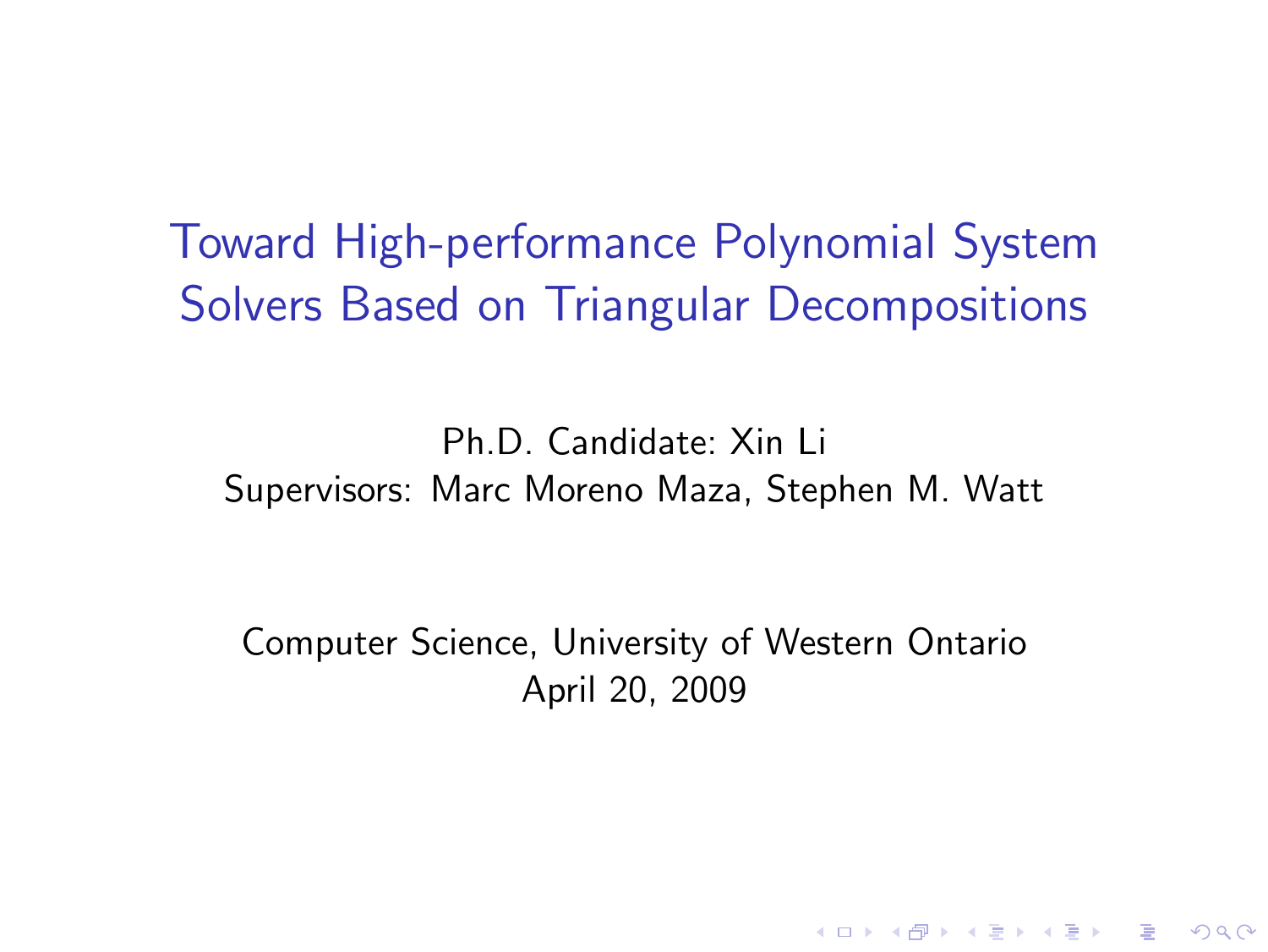## PART I: Introduction

K ロ X イロ X K ミ X K ミ X ミ X Y Q Q Q

- ▶ Motivations.
- ▶ Related Work.
- ▶ Goals and Contributions.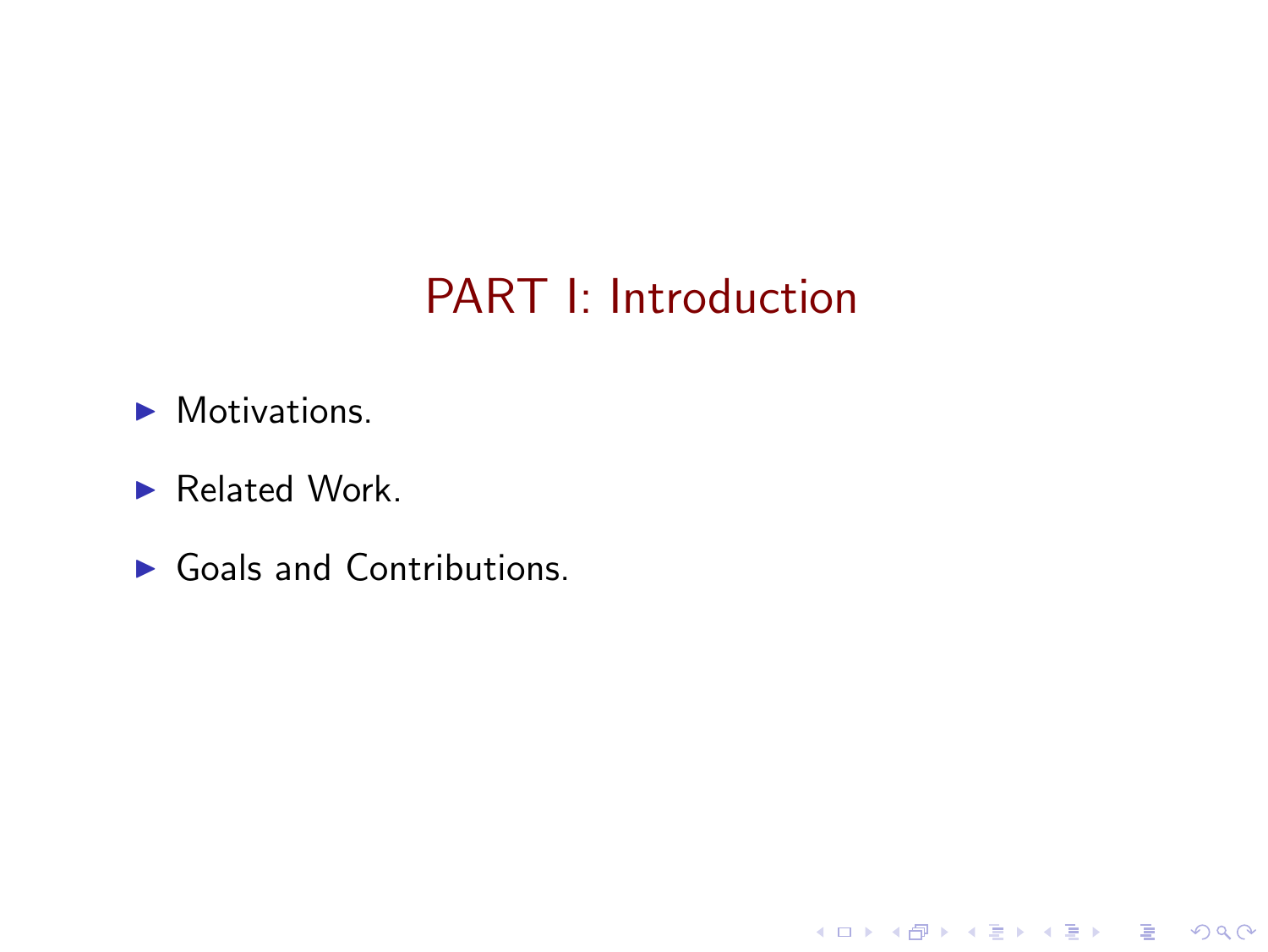## PART I / Motivations

- $\triangleright$  Solving polynomial systems is a driving subject for symbolic computation.
- ▶ Symbolic solvers require high computational power for large examples.
- $\triangleright$  Triangular decompositions are a highly promising technique for solving systems of algebraic equations symbolically.
- $\triangleright$  Asymptotically fast algorithms for polynomial arithmetic have been proven to be practically efficient.
- $\triangleright$  Designing and implementing high performance symbolic solvers based on triangular decompositions with the support of asymptotically fast algorithms is a very appealing subject.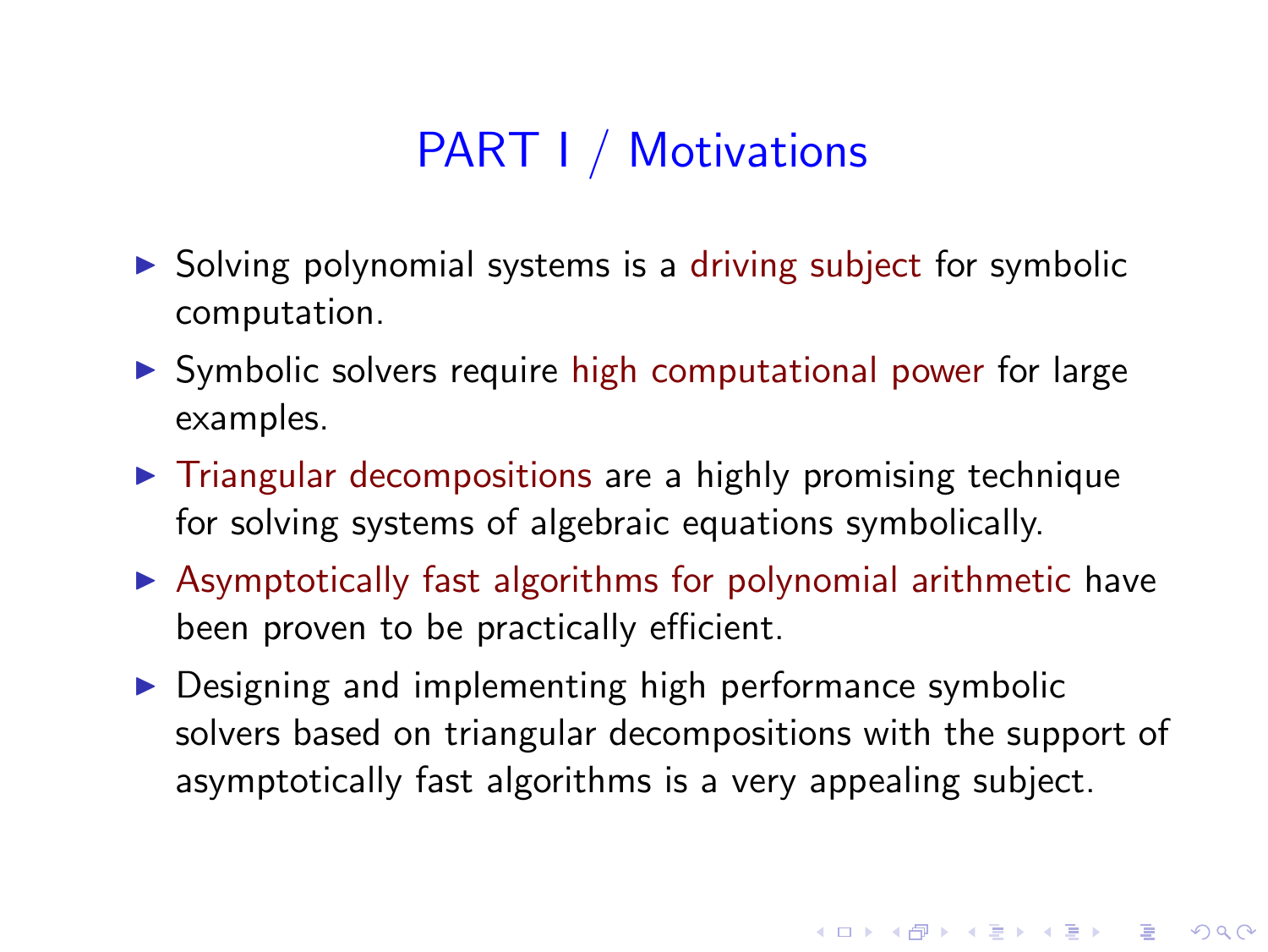# PART I / Related Work (1/3)

- $\triangleright$  Gröbner bases and triangular decompositions are the main theoretical frameworks in symbolic polynomial system solving.
- $\triangleright$  Gröbner bases reveal the algebraic properties of the input system while triangular decomposition exhibits the geometry of its solution set.
- $\triangleright$  For a system with finitely many solutions, triangular decompositions can be computed within the same time bound as lexicographic Gröbner bases (Lazard 92) but space complexity seems to play in favor of triangular decompositions (Dahan 09).
- ► Regular chains (Kalkbrener 91) (Yang & Zhang 91) Polynomial GCDs modulo regular chains (Moreno Maza 2000) Equiprojectable decompositions (Dahan, Moreno Maza, Schost, Wu & Xie 05) are concepts which have contributed to improve methods for computing triangular decompositions.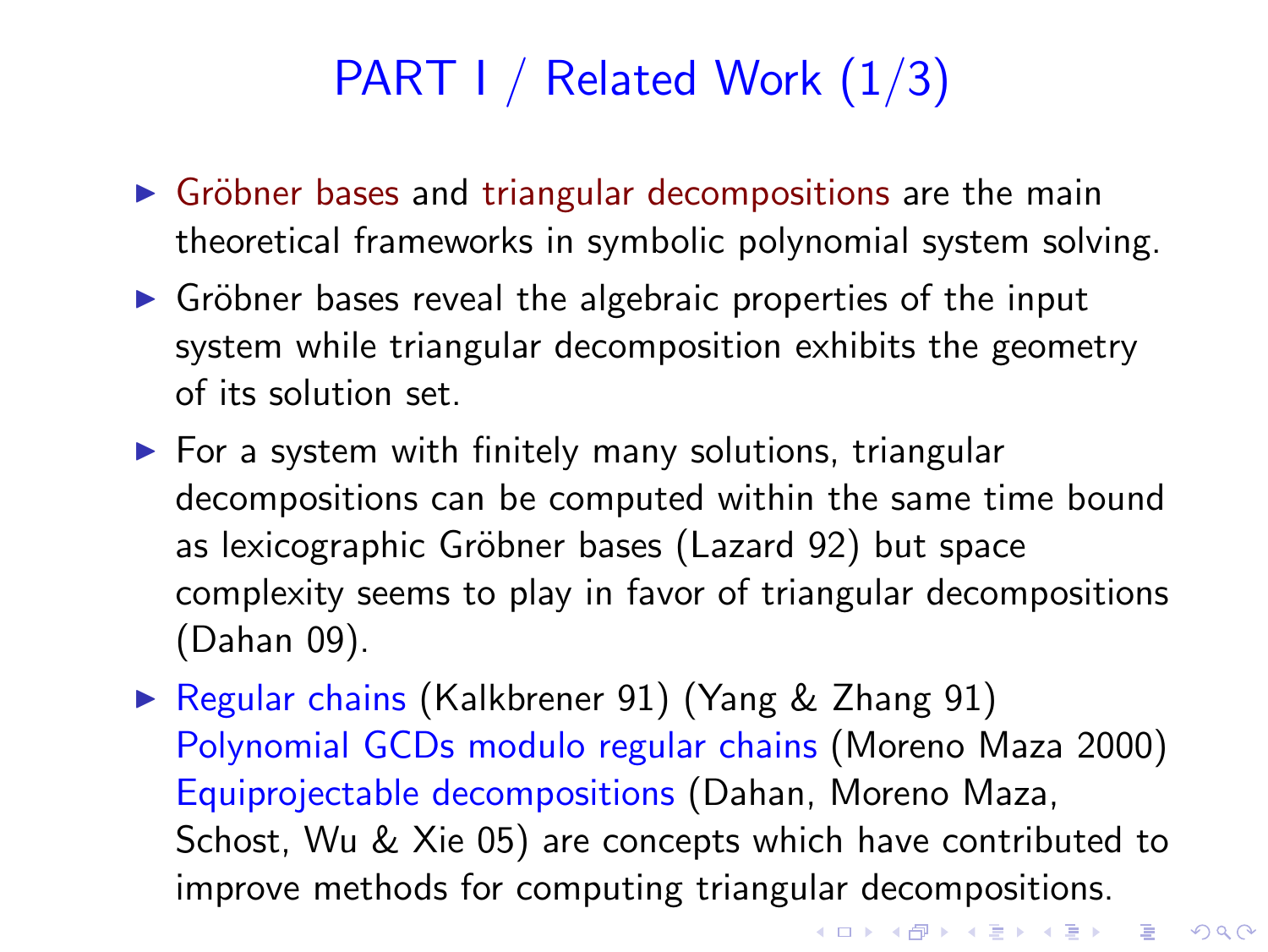## PART I / Related Work (2/3)

• Let us consider the following system:

$$
F: \begin{cases} f_1 = x^2 + y + z - 1 \\ f_2 = x + y^2 + z - 1 \\ f_3 = x + y + z^2 - 1 \end{cases}
$$
 for  $x > y > z$ .

• The lexicographical Gröbner basis of  $\{f_1, f_2, f_3\}$  is:

$$
\begin{cases}\n g_1 = x + y + z^2 - 1 \\
 g_2 = y^2 - y - z^2 + z \\
 g_3 = 2yz^2 + z^4 - z^2 \\
 g_4 = -z^2 - 4z^4 + 4z^3 + z^6\n\end{cases}
$$

• A possible triangular decomposition of  $\{f_1, f_2, f_3\}$  is:

$$
\begin{cases}\nz = 0 \\
y = 1 \\
x = 0\n\end{cases}\n\quad\n\bigcup\n\begin{cases}\nz = 0 \\
y = 0 \\
x = 1\n\end{cases}\n\quad\n\bigcup\n\begin{cases}\nz = 1 \\
y = 0 \\
x = 0\n\end{cases}\n\quad\n\bigcup\n\begin{cases}\nz^2 + 2z - 1 = 0 \\
y = z \\
x = z\n\end{cases}
$$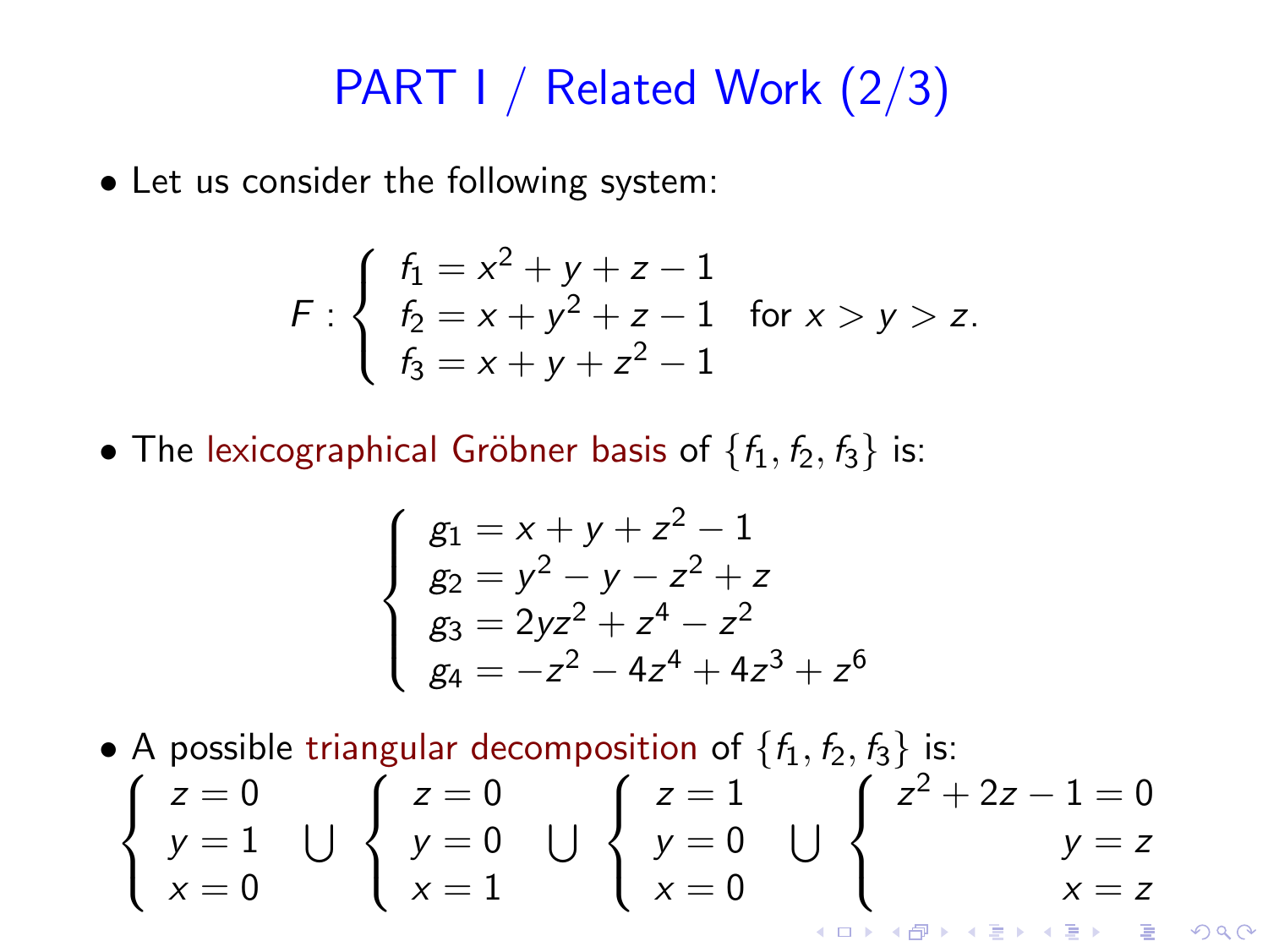### PART I / Related Work (3/3)

- $\triangleright$  Fast arithmetic algorithms are well developed since the 60's for univariate polynomials over fields (Gathen & Gerhard 99)
- $\triangleright$  Software offering fast polynomial arithmetic
	- $\triangleright$  MAGMA, fast multivariate arithmetic (but not open source)
	- $\triangleright$  NTL, highly efficient FFT-based univariate arithmetic (but with some technical constraints).
- $\triangleright$  Other software which have inspired or supported our work:
	- $\triangleright$  SPIRAL, FFTW, automatically tuned code for numerical computations

4 D > 4 P > 4 E > 4 E > E + 9 Q O

- $\blacktriangleright$  the computer algebra system  $AXIOM$ ,
- $\triangleright$  the REGULARCHAINS library in MAPLE.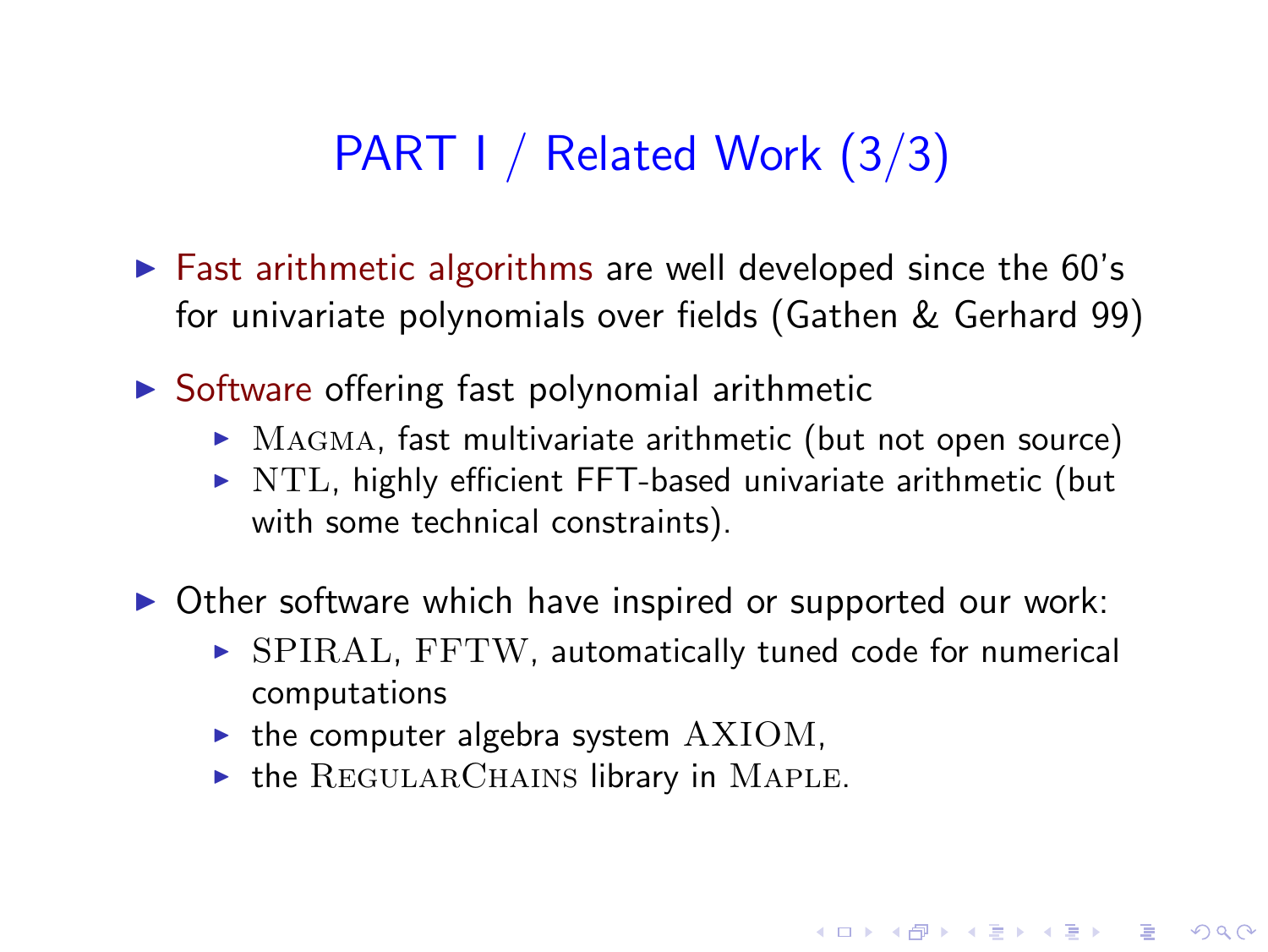### PART I / Contributions

- ▶ We have designed a set of improved algorithms: fast modular multiplication, fast bivariate solver, fast regular GCD, and fast regularity test.
- $\triangleright$  We have systemically investigated a set of implementation techniques adapted for asymptotically fast polynomial algorithms supporting triangular decompositions.
- $\triangleright$  We have realized a high performance software library in C language which implements all our reported new algorithms in this thesis. We made this library available for  $MAPLE$  system thus it can directly support Maple pre-existing higher level solvers in REGULARCHAINS.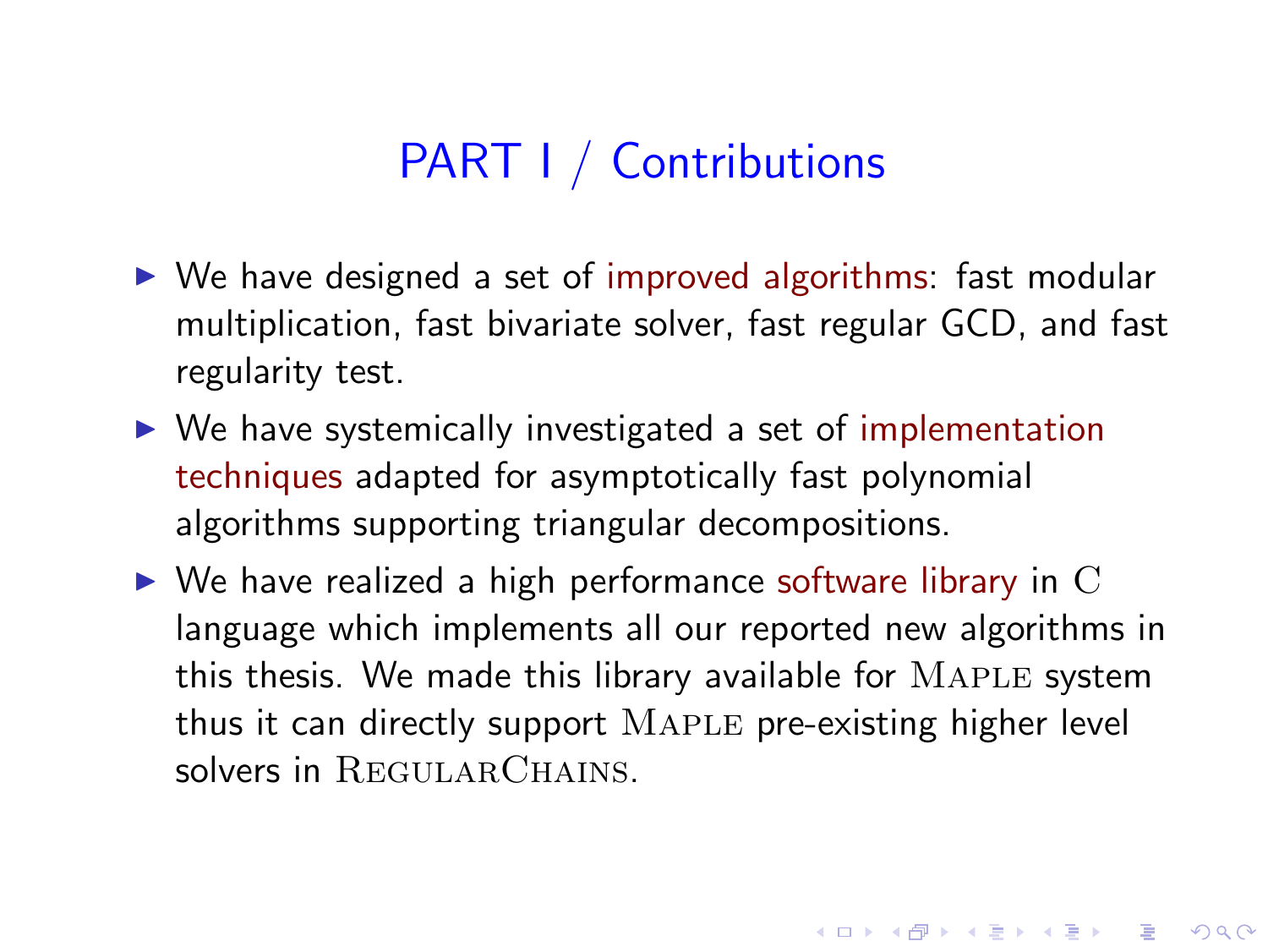## PART I / Source of the following slides

- ▶ Part II Fast polynomial arithmetic Implementation techniques for fast polynomial arithmetic in a high-level programming environment. (A. Filatei, X. Li, M. Moreno Maza, E. Schost ISSAC 06) ´
- ▶ Part III Supporting Higher Level Algorithms in AXIOM Efficient implementation of polynomial arithmetic in a multiple-level programming environment. (X. Li, M. Moreno Maza ICMS 06).
- ▶ Part IV Operations Modulo a Triangular Set Fast arithmetic for triangular sets: From theory to practice. (X. Li, M. Moreno Maza,  $É.$  Schost ISSAC 97) Multithreaded parallel implementation of arithmetic operations modulo a triangular set. (X. Li, M. Moreno Maza PASCO-07)
- ▶ PART V Computations Modulo Regular Chains Computations modulo regular chains. (X. Li, M. Moreno Maza, W. Pan ISSAC'09) ▶ PART VI Software Library The MODPN library: Bringing fast polynomial arithmetic into Maple. (X. Li, M. Moreno Maza, R. Rasheed, E. Schost MICA'08) ´4 D > 4 P > 4 E > 4 E > E + 9 Q O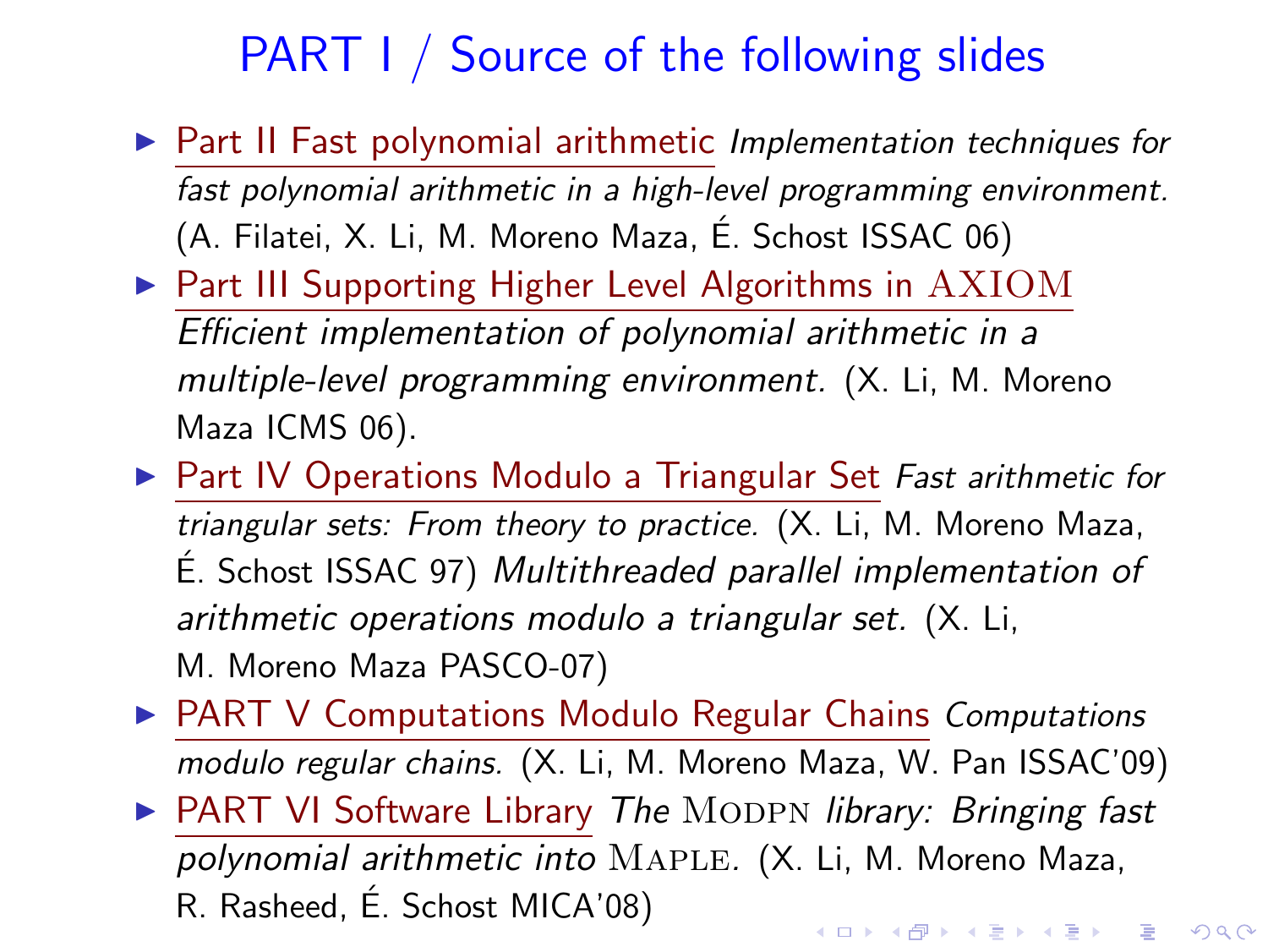### PART II: Fast Polynomial Arithmetic

- $\triangleright$  What is fast polynomial arithmetic.
- $\blacktriangleright$  Historical notes for the use of fast polynomial arithmetic.

**K ロ ▶ K @ ▶ K 할 X X 할 X → 할 X → 9 Q Q ^** 

- $\blacktriangleright$  Implementation effort on fast polynomial arithmetic.
- $\blacktriangleright$  Performance of the implementation.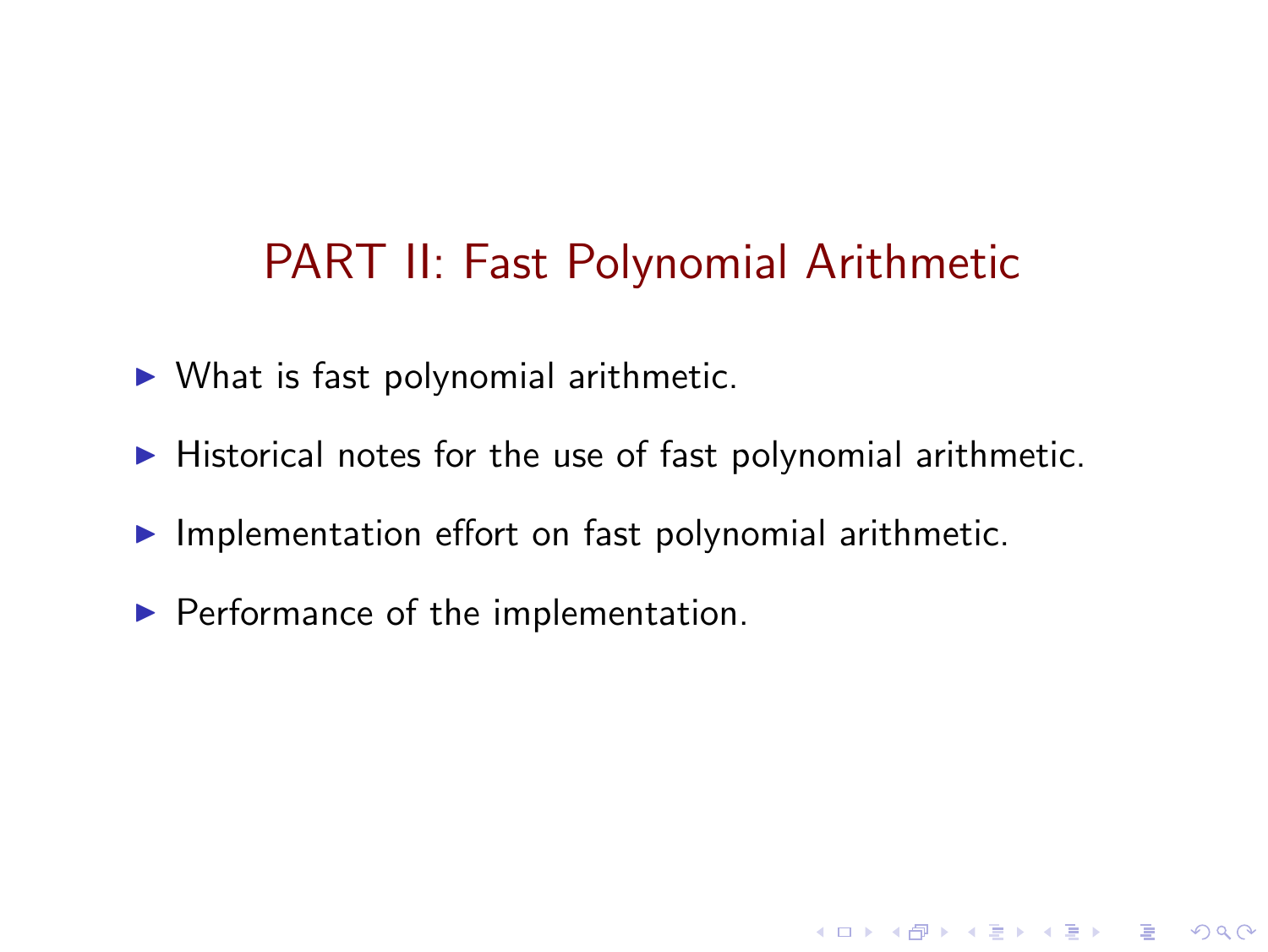## PART II / Fast Polynomial Arithmetic

#### $\blacktriangleright$  What is this?

Univariate polynomial multiplication, division, GCD, etc. with quasi-linear complexity, *i.e*  $O(d \log d)$ , where d is the degree bound of the input polynomials.

#### $\blacktriangleright$  Multiplication time:

M(d) number of coefficient operations conducted for a univariate polynomial multiplication in degree less than d.

| Classical Multiplication | $M(d) = 2d^2$                                           |
|--------------------------|---------------------------------------------------------|
| Karatsuba Multiplication | $M(d) = 9d^{1.59}$                                      |
|                          | FFT over an arbitrary ring $ M(d)  = C d \log d \log d$ |

 $\blacktriangleright$  Example: Extended Euclidean Algorithm:

$$
\begin{array}{|l|c|}\n\hline\n\text{EEA} & O(d^2) \\
\hline\n\text{FEEA} & 33M(d)\log d\n\end{array}
$$

 $\left\{ \begin{array}{ccc} 1 & 0 & 0 \\ 0 & 1 & 0 \end{array} \right.$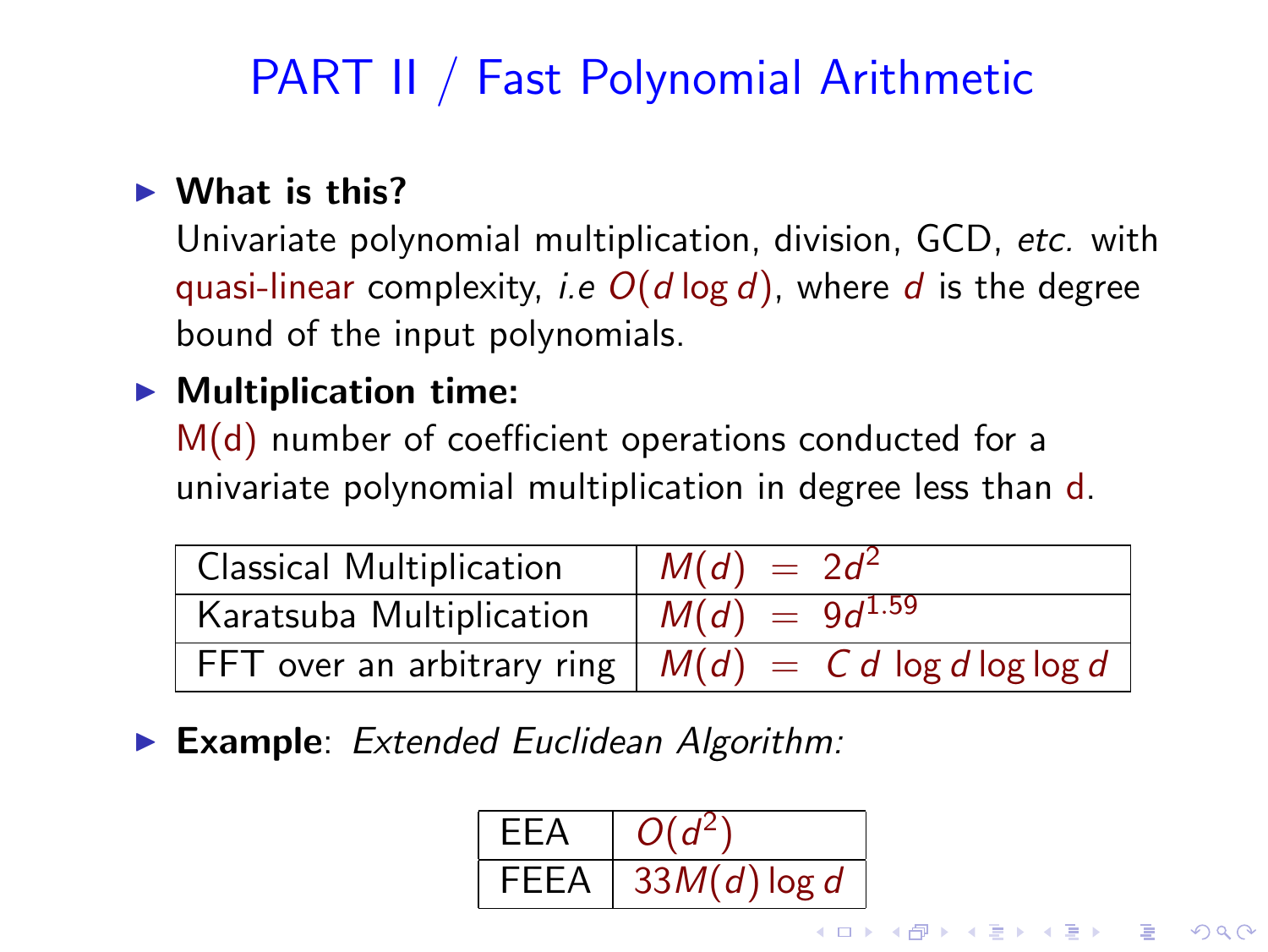#### PART II / Fast Arithmetic: Historical Notes

- $\triangleright$  Asymptotically fast algorithms for polynomial and matrix arithmetic have been known for more than forty years, such as Karatsuba multiplication (1962), Cooley and Tukey FFT (1965), and Strassen (1969).
- ▶ Unfortunately, their impact on computer algebra systems has been reduced until recently.
- $\blacktriangleright$  In the last decade, several software such as  $MAGMA$ ,  $NTL$ , LinBox for performing symbolic computations have put a great deal of effort on high performance based on asymptotically fast arithmetic.

 $\triangleright$  Why did we start our implementation from the scratch?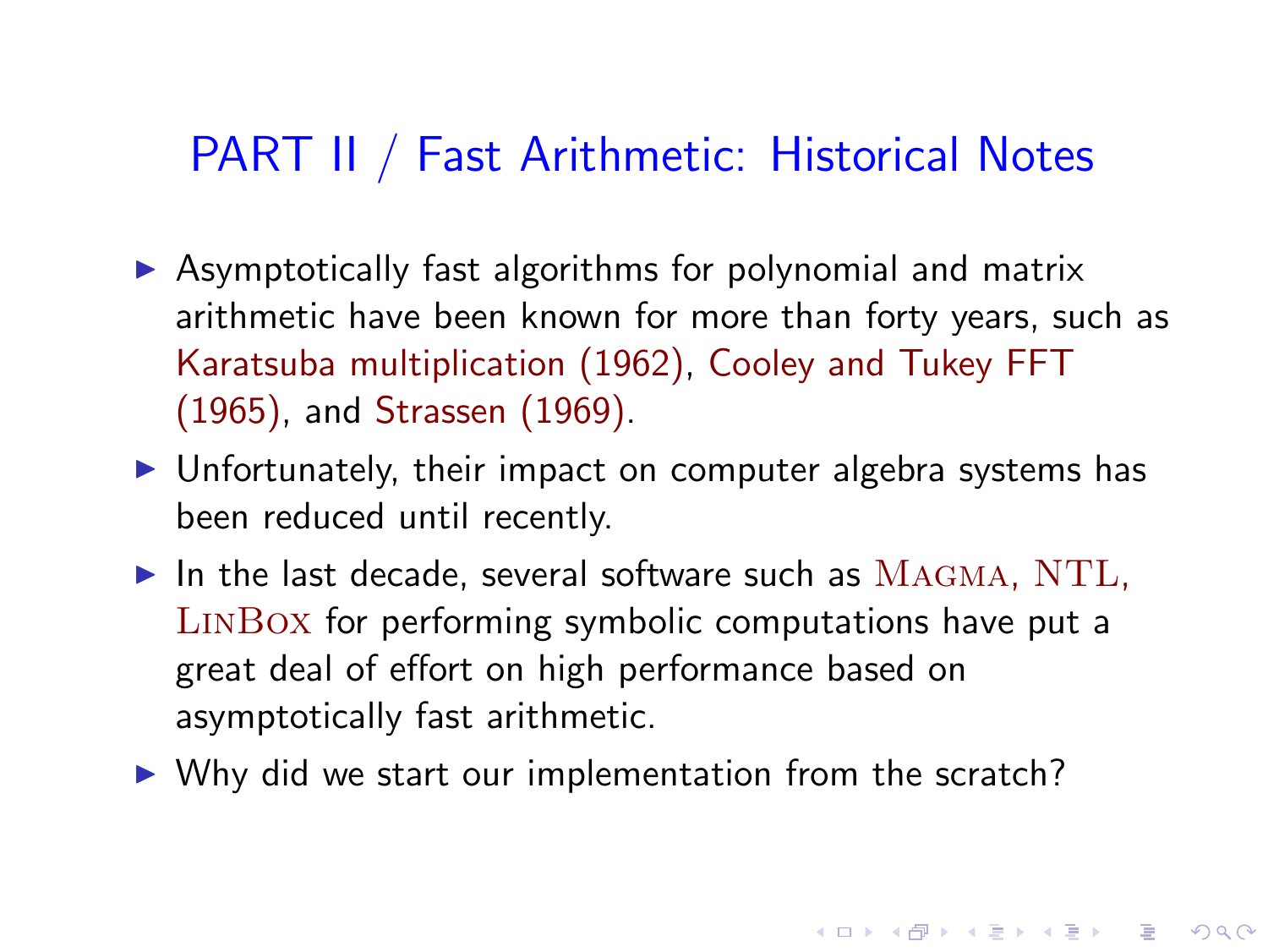#### PART II / Implementation Effort

 $\blacktriangleright$  Implementation levels:

 $\mathsf{F}_p \rightarrow \mathsf{F}_p[X] \rightarrow \mathsf{F}_p[X_1, \cdots, X_n] \rightarrow \mathsf{F}_p[X_1, \cdots, X_n]/\langle T \rangle$ .

- $\blacktriangleright$  F<sub>p</sub>: new integer reduction tricks.
- $\blacktriangleright$  F<sub>p</sub>[X]: use of FFT/TFT, fast division, GCD, fast interpolation etc., code optimization such as reducing cache misses, pipeline hazard, memory consumption, loop overhead also thread-level parallelism.
- $\blacktriangleright$   $\mathbf{F}_p[X_1, \dots, X_n]$ : Extending the univariate arithmetic to multidimensional FFT/TFT, interpolation, subresultants etc.
- $\blacktriangleright$   $\mathbf{F}_p[X_1, \dots, X_n]/\langle T \rangle$ : New algorithms such as multiplication modulo a monic triangular set,GCD and regularity test modulo regular chains (introduced in later slides).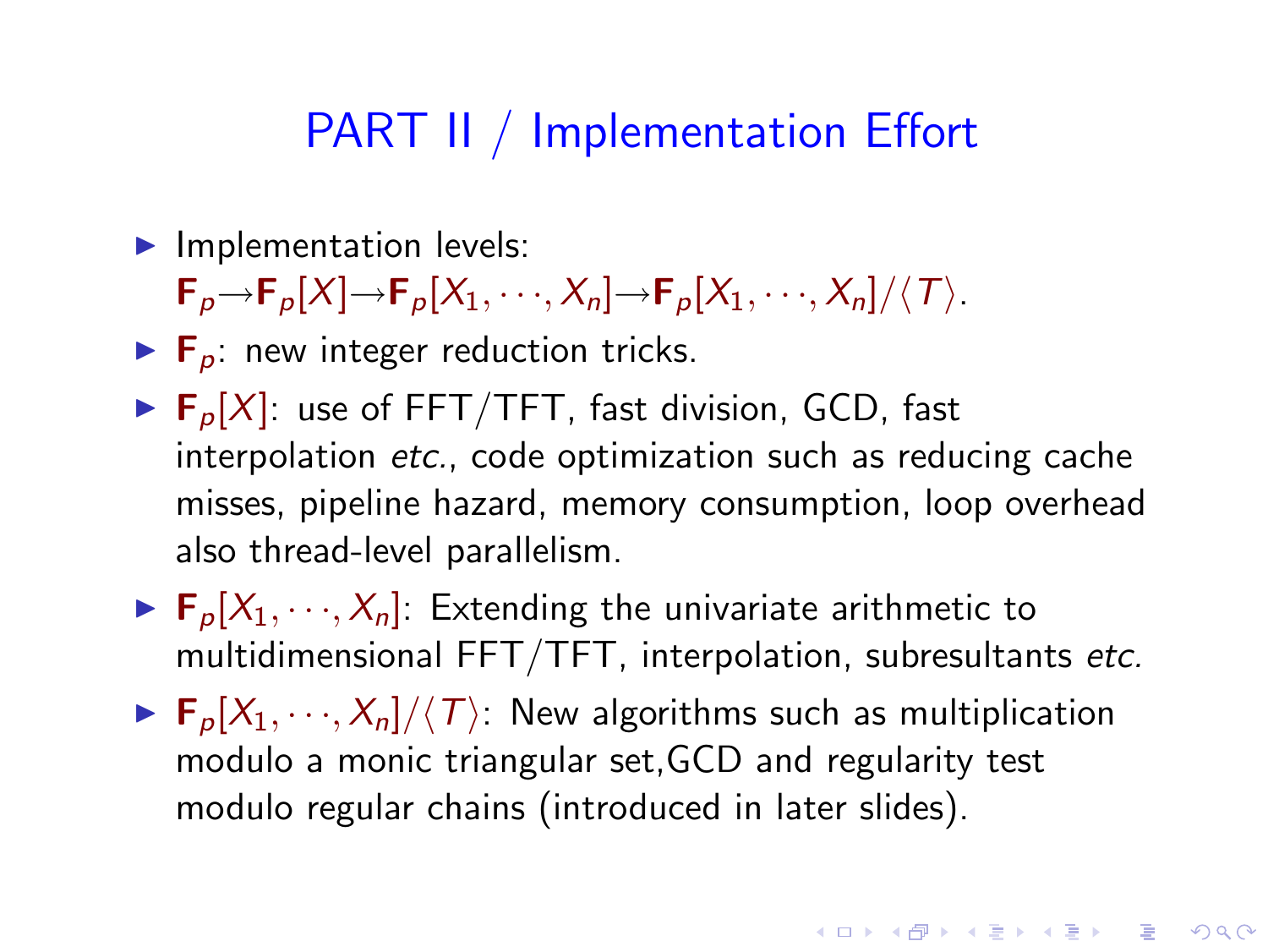## PART II / Specialized Montgomery Reduction Trick

Let 
$$
p = c2^n + 1
$$
 be a prime for  $c < 2^n$ . E.g  $p = 5 \times 2^{15} + 1$ .

Let 
$$
\ell = \lceil \log_2(p) \rceil
$$
 and let  $R = 2^{\ell}$ .

 $\triangleright$  Input: a and  $\omega$ , both reduced modulo p,

► Output: *A* such that 
$$
A \equiv a\omega/R \mod p
$$
 and  $-(p-1) < A < 2(p-1)$ .

1. 
$$
M_1 = a\omega
$$
  
\n2.  $(q_1, r_1) = (M_1 \text{ div } R, M_1 \text{ mod } R)$   
\n3.  $M_2 = r_1 c 2^n$   
\n4.  $(q_2, r_2) = (M_2 \text{ div } R, M_2 \text{ mod } R)$   
\n5.  $M_3 = r_2 c 2^n$   
\n6.  $q_3 = M_3 \text{ div } R$   
\n7.  $A = q_1 - q_2 + q_3$ .

#### **Proposition**

We use 3 single precision multiplications. The original trick uses 2 single and 1 double precision.**K ロ ▶ K @ ▶ K 할 X X 할 X 및 할 X X Q Q O \***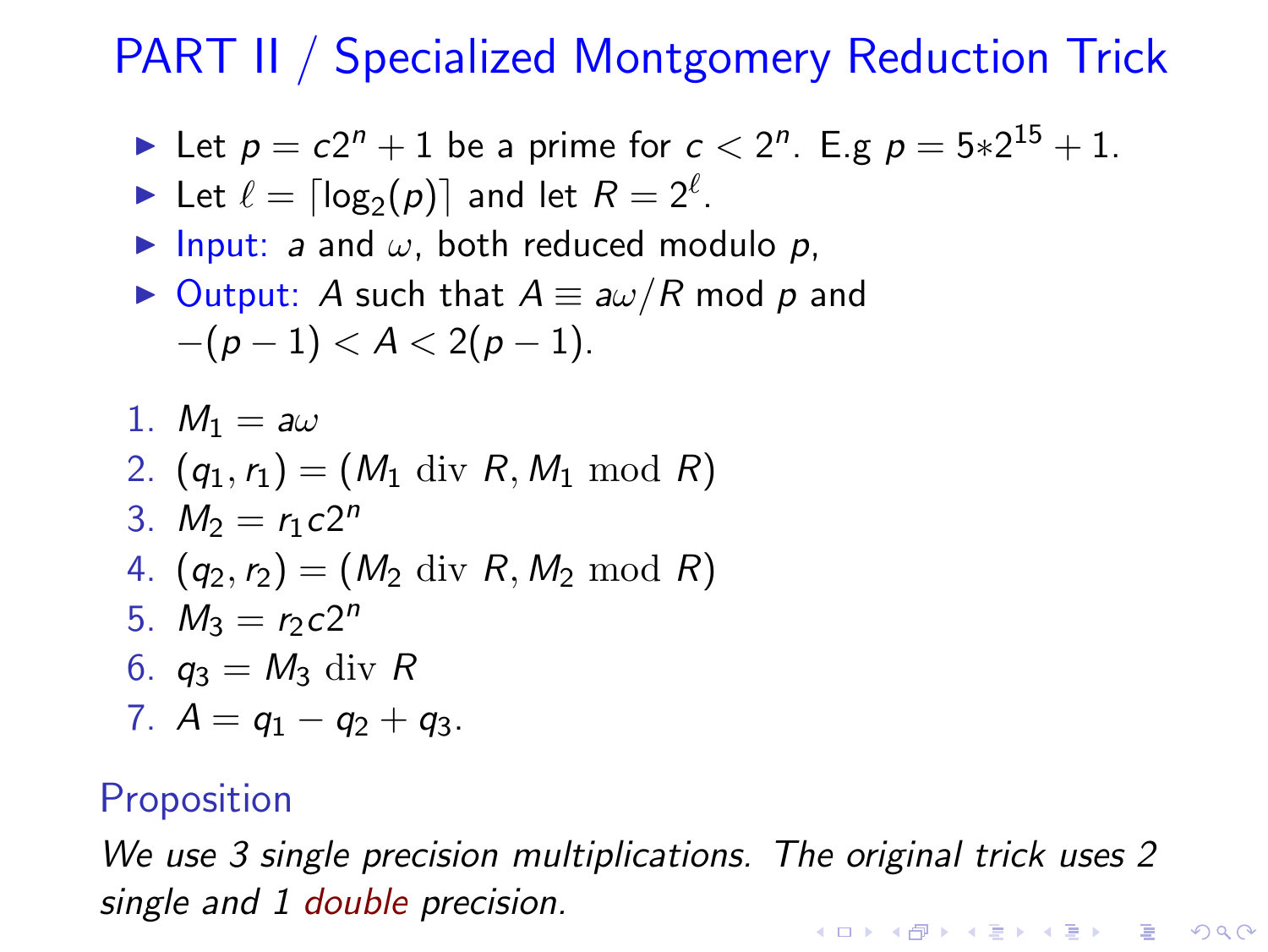## PART II / Univariate Multiplication over  $F_p$



Figure: Univariate Multiplication Plain vs. Our FFT vs. NTL FFT.

K ロ X K @ X K 할 X K 할 X 및 할 X 9 Q Q\*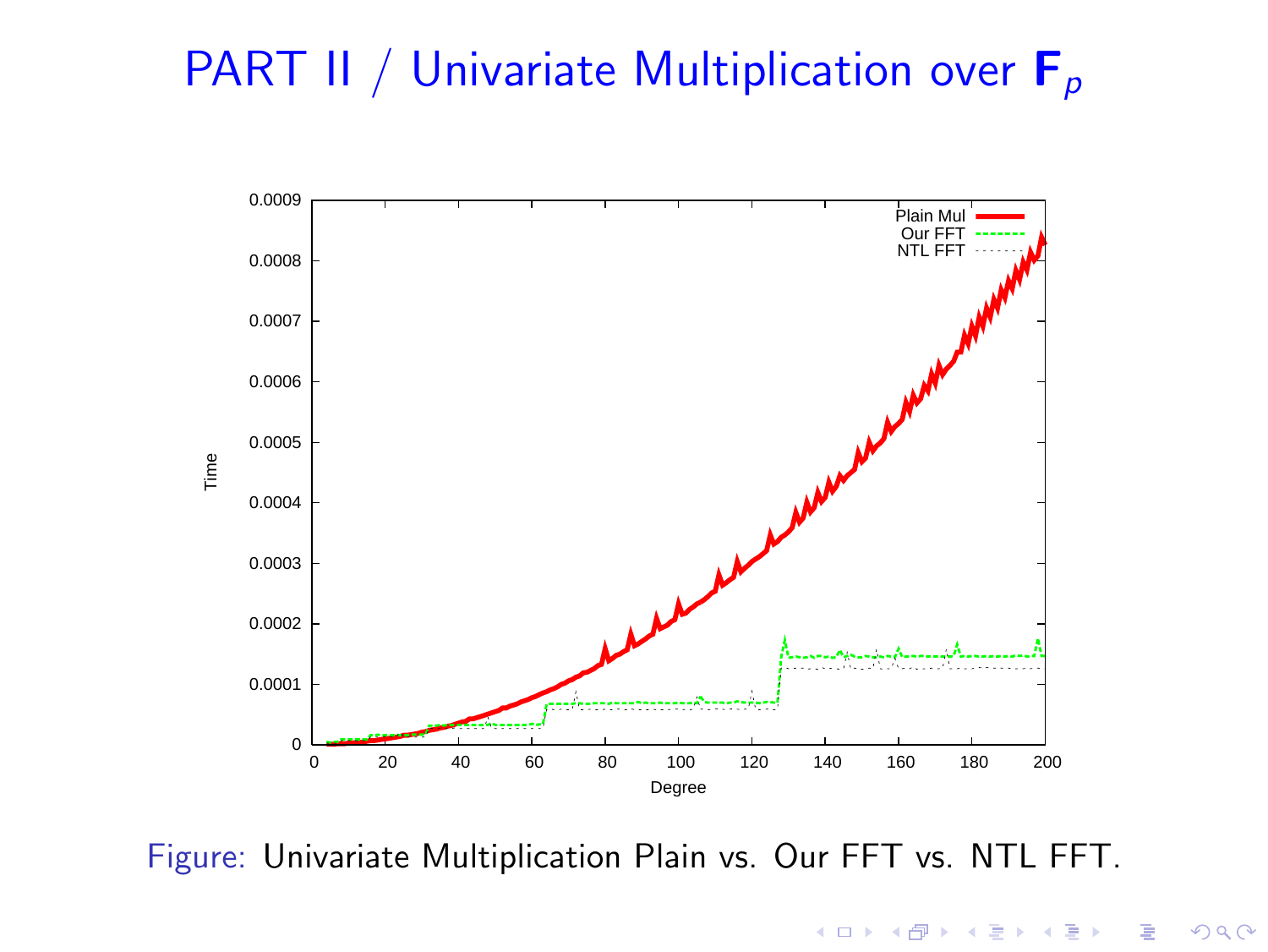## PART II / Univariate Division over  $F_p$



Figure: Univariate (Dense) Division Plain vs. Our Fast vs. NTL Fast

K ロ > K @ > K 할 > K 할 > 1 할 : ⊙ Q Q^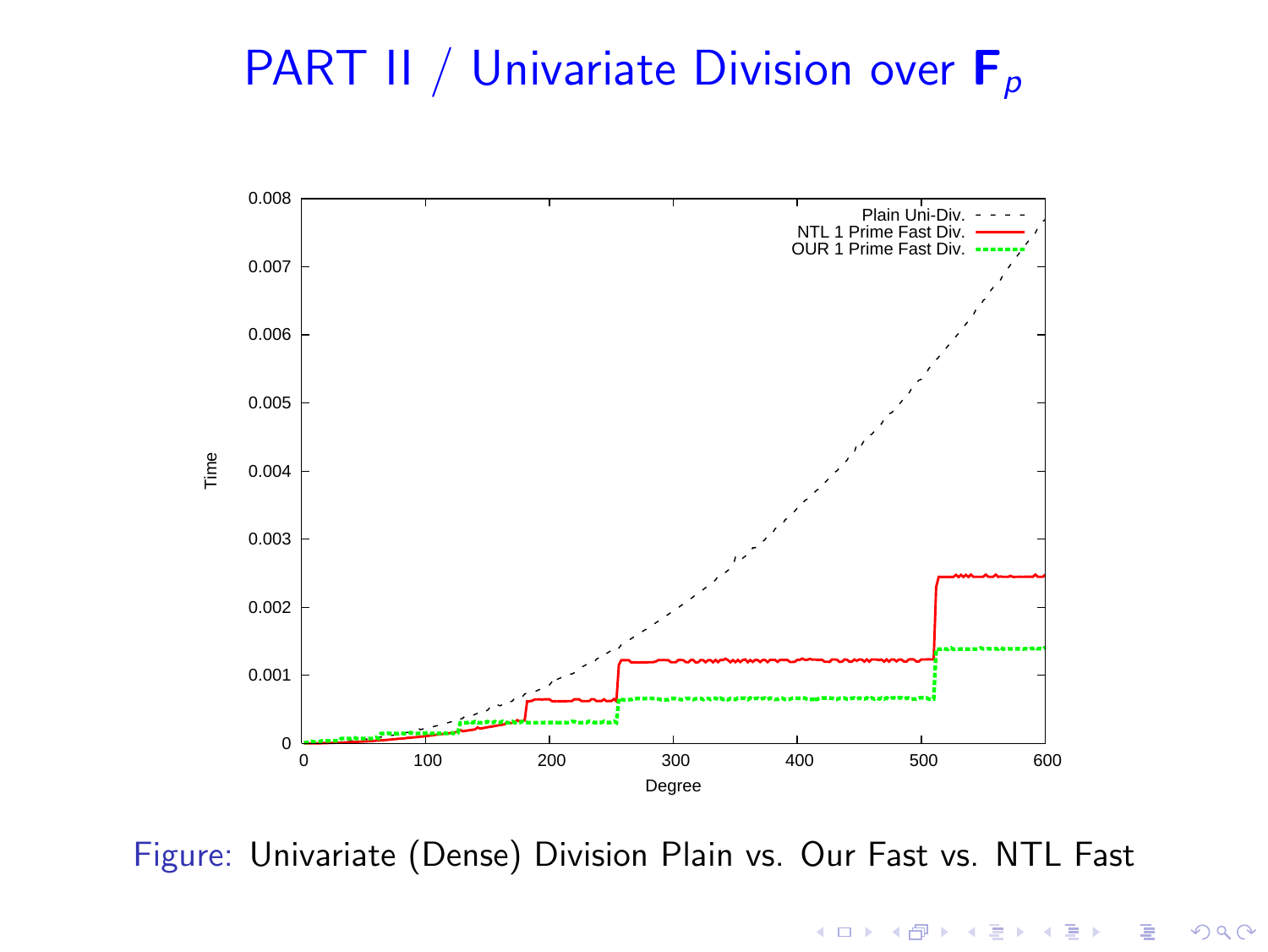#### PART II / Truncated Fourier Transform

▶ Truncated Fourier Transform (TFT) (van der Hoeven 04).



K ロ X K @ X K 할 X K 할 X 및 할 X 9 Q Q\*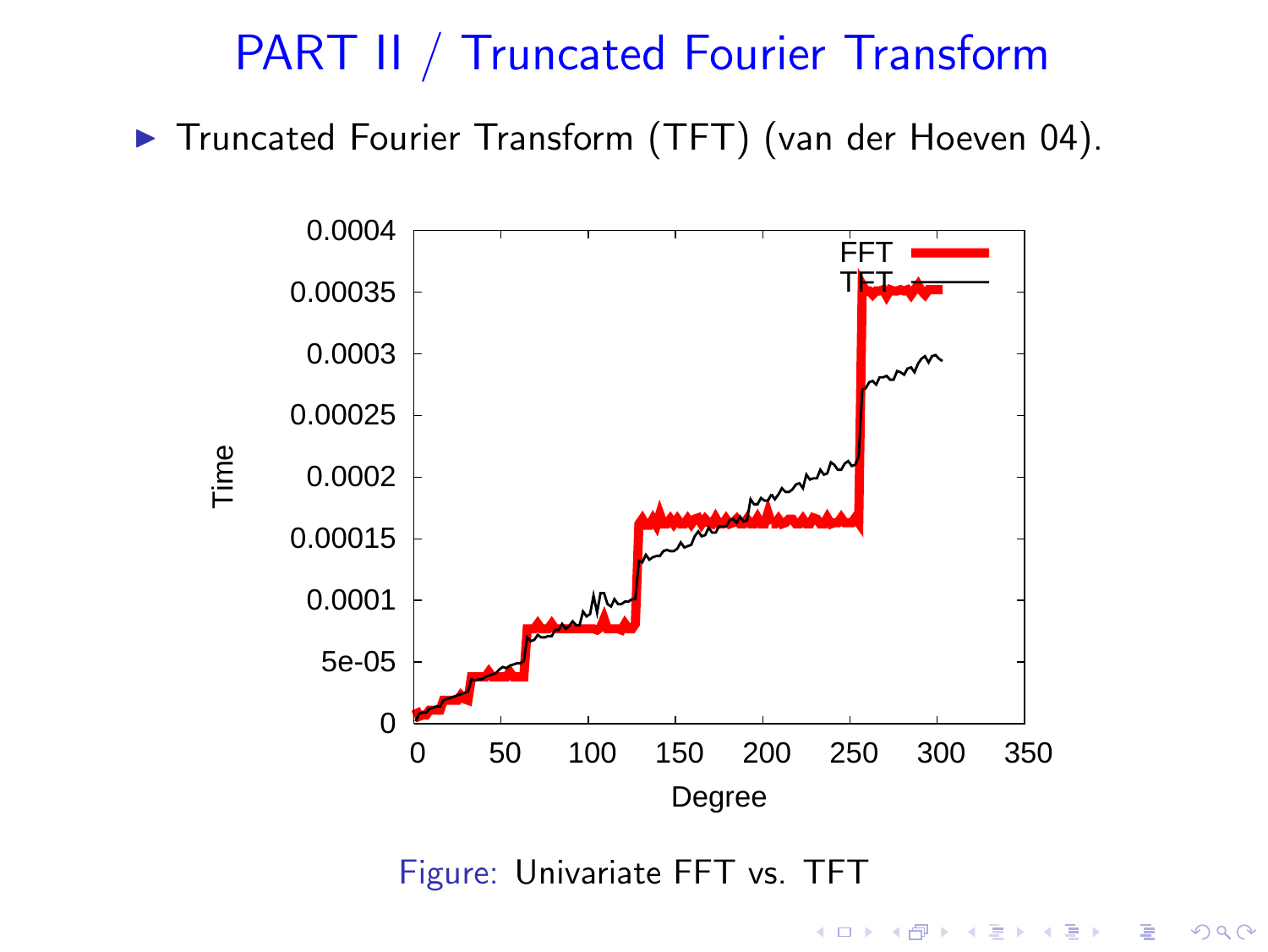#### PART II / Multivariate Multiplication

► Compute the product of  $f_1$  and  $f_2$  in  $\mathbb{Z}/p\mathbb{Z}[x_1, x_2, x_3]$ , p is 64-bit precision prime number.



 $299$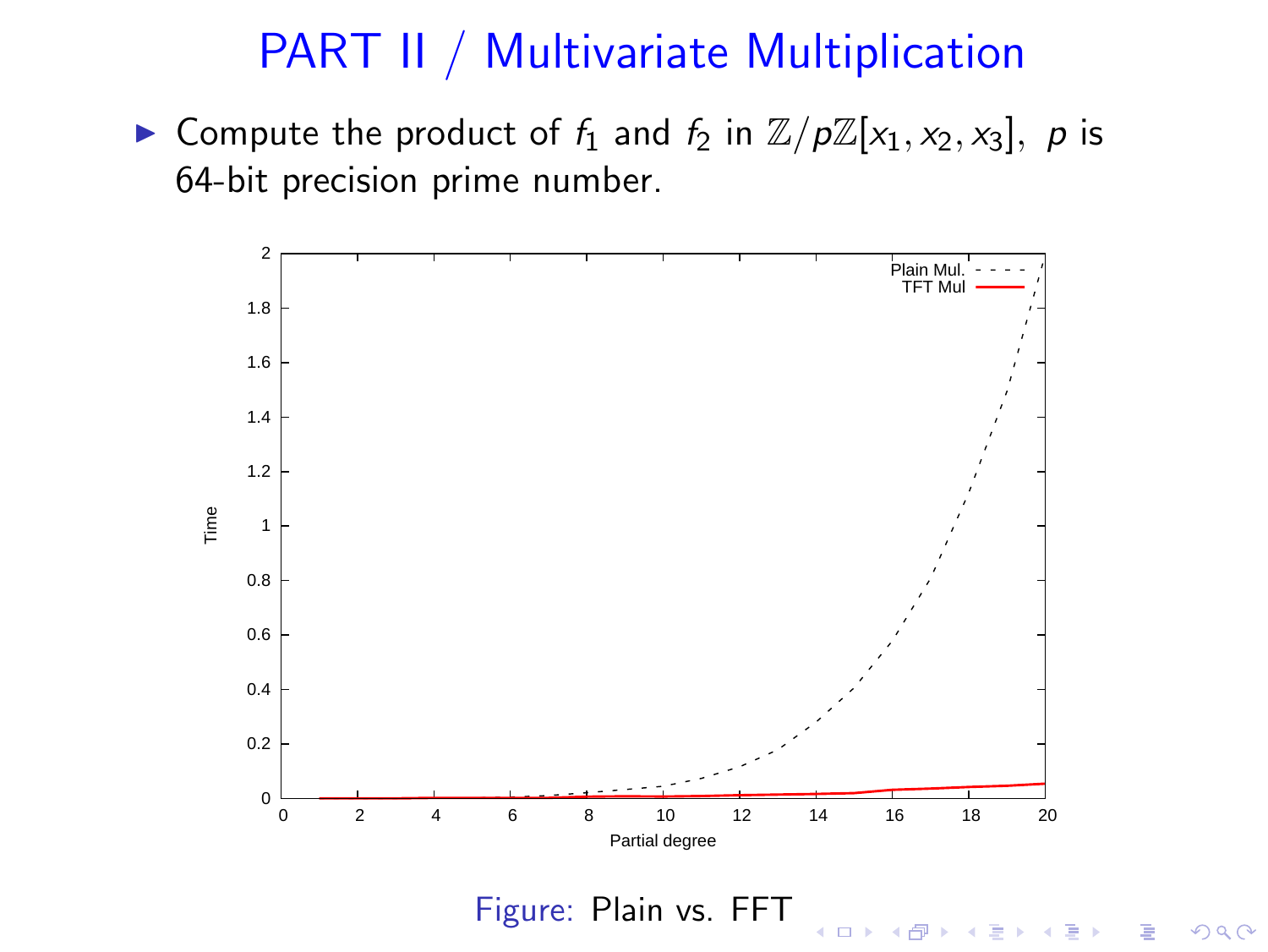#### PART III: Supporting Higher Level Algorithms in AXIOM

- $\triangleright$  Why use  $AXIOM$  as the experimentation environment?
- $\blacktriangleright$  Impact of the different data represenations.
- $\blacktriangleright$  Impact of the programming languages.
- $\blacktriangleright$  Can our fast arithmetic implementation speed up  $AXIOM$ high level pre-exsiting algorithms?

**K ロ ▶ K @ ▶ K 할 X X 할 X → 할 X → 9 Q Q ^**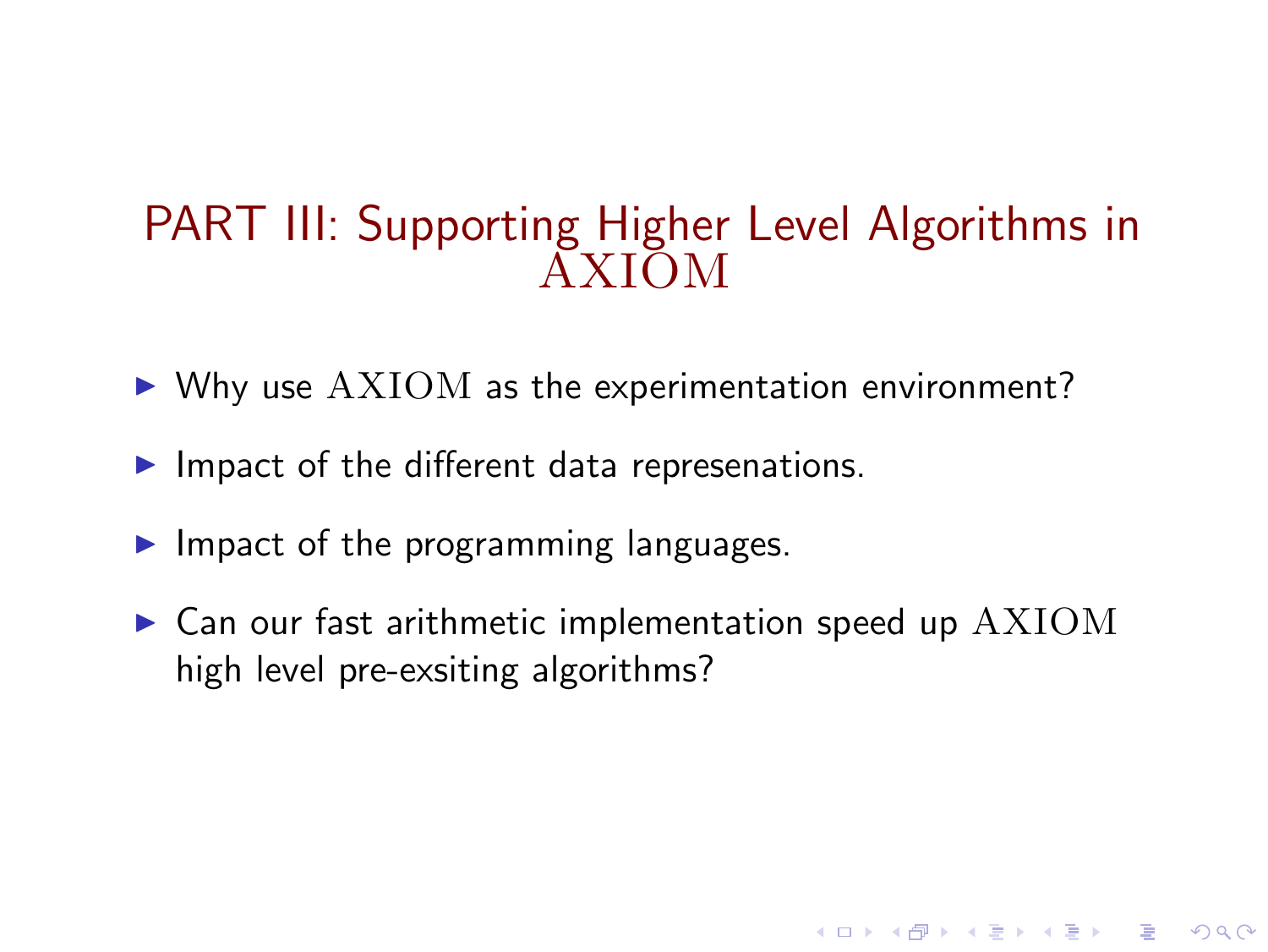### PART III / Speed Up Higher Level Pre-existing Algorithms in AXIOM

- Focus on implementation issues in AXIOM.
- Open AXIOM has a multiple-language level construction.



K ロ X K @ X K 할 X K 할 X 및 할 X 9 Q Q\*

• Mixed code at each level for high performance.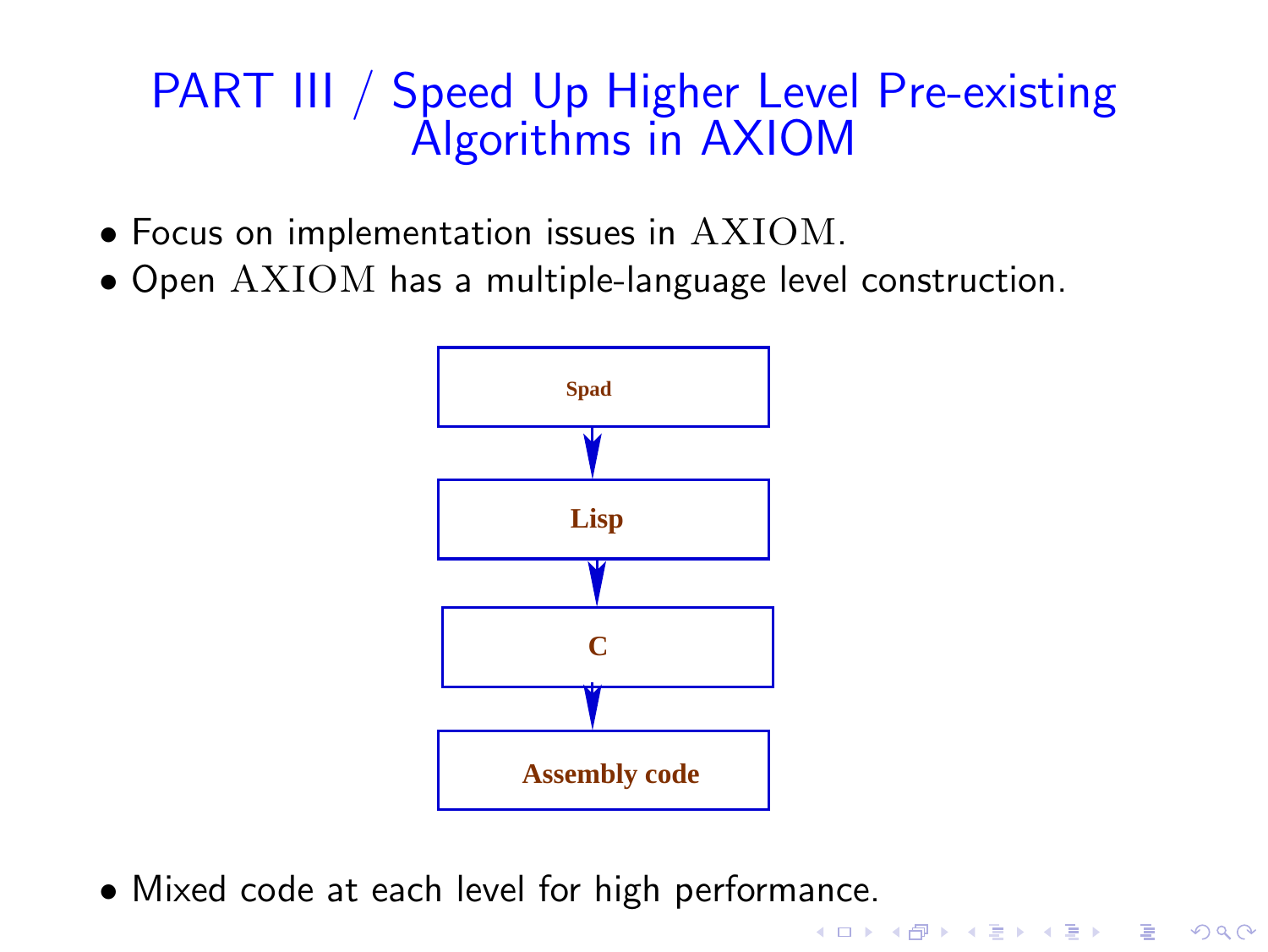### PART III / Languages, types

Benchmark: van Hoeij and Monagan Modular GCD algorithm **Input**:  $f_1, f_2 \in \mathbb{Q}(a_1, a_2, \ldots, a_e)[y]$ Output:  $GCD(f_1, f_2)$ 

| Multivariate Recursive | Univariate           |  |
|------------------------|----------------------|--|
| SMP (sparse) in SPAD   | SUP (sparse) in SPAD |  |
| DRMP (dense) in SPAD   | DUP (dense) in SPAD  |  |
| MMA (dense) in LISP    | SUP (sparse) in SPAD |  |
| MMA (dense) in LISP    | DUP (dense) in SPAD  |  |

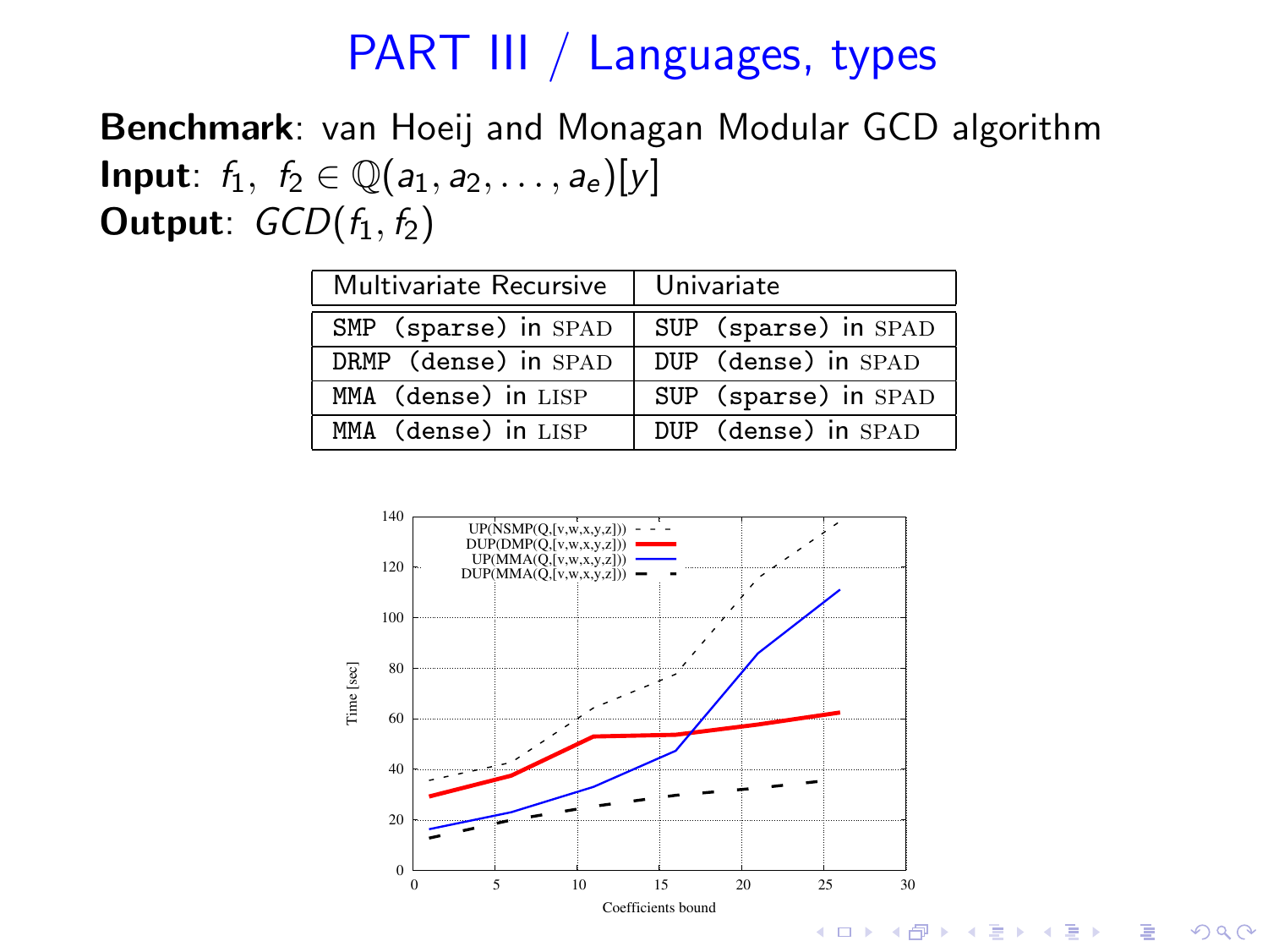#### PART III / Fast Arithmetics in C Supporting Higher Level algorithms

- Square-free factorization in  $F_p[x]$ .
- $\triangleright$  Comparing with MAPLE and MAGMA.



**KORK EX KEY KEY YOUR**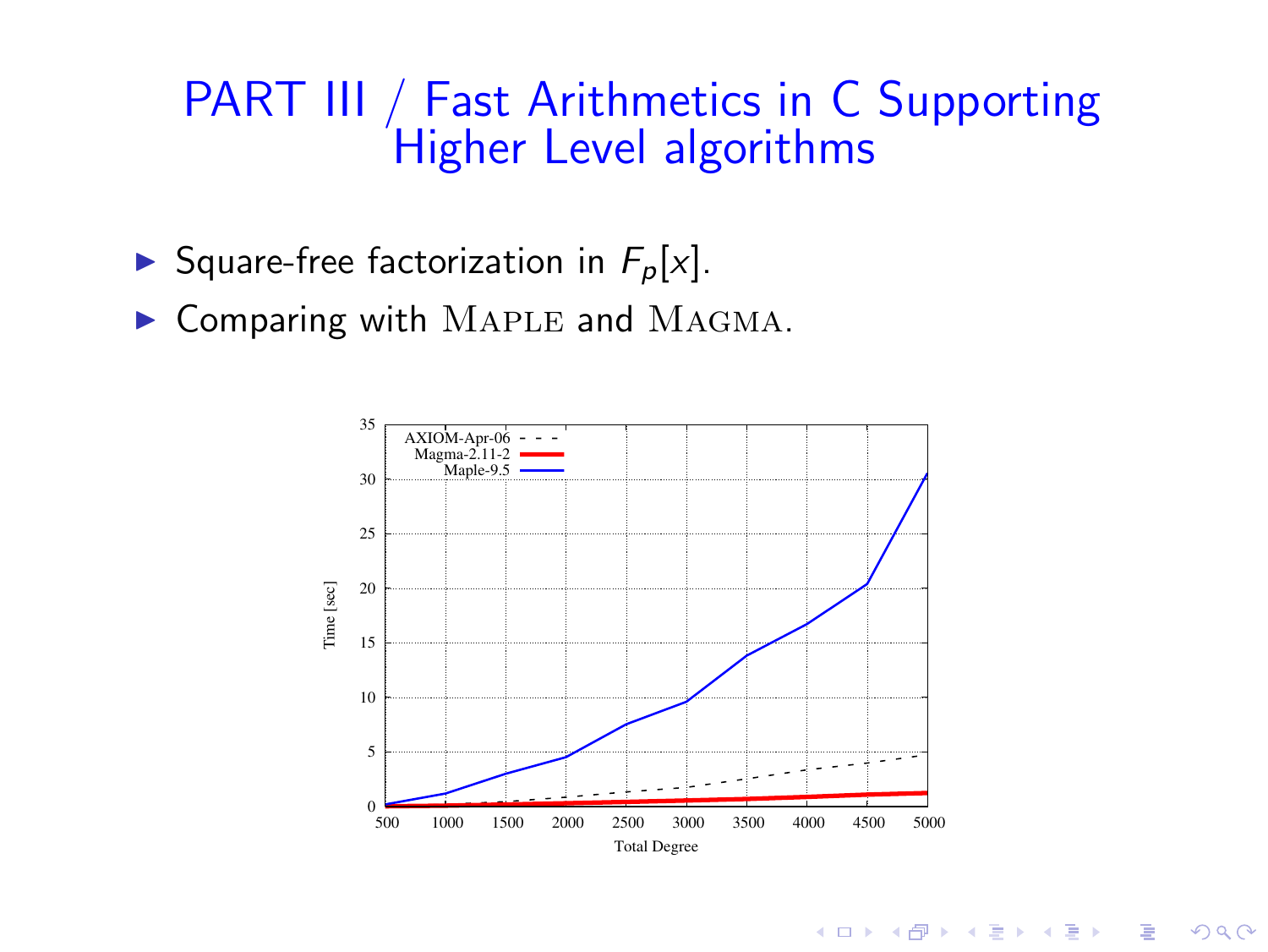#### PART IV / Arithmetic Modulo Triangular Set

#### Monic Triangular Sets:

A family of polynomials  $T = (T_1, \ldots, T_n)$  in  $R[x_1 < \cdots < x_n]$ , where  $R$  is a ring and each each  ${\rm lc}(\mathcal{T}_i,\mathcal{X}_i)=1$  and each  $\mathcal{T}_i$  is reduced w.r.t.  $\{T_1, \ldots, T_{i-1}\}.$ 

$$
\tau \begin{array}{c} T_n(x_1,\ldots,x_n) \\ \vdots \\ T_2(x_1,x_2) \\ T_1(x_1) \end{array}
$$

#### Fast arithmetic modulo monic triangular set :

▶ Well developed for univariate case. (Sieveking 72) (Kung 74)

**A O A G A 4 O A G A G A 4 O A 4 O A 4 O A 4 O A 4 O A 4 O A 4 O A 4 O A 4 O A 4 O A 4 O A 4 O A 4 O A** 

 $\triangleright$  Still many challenges in multivariate case.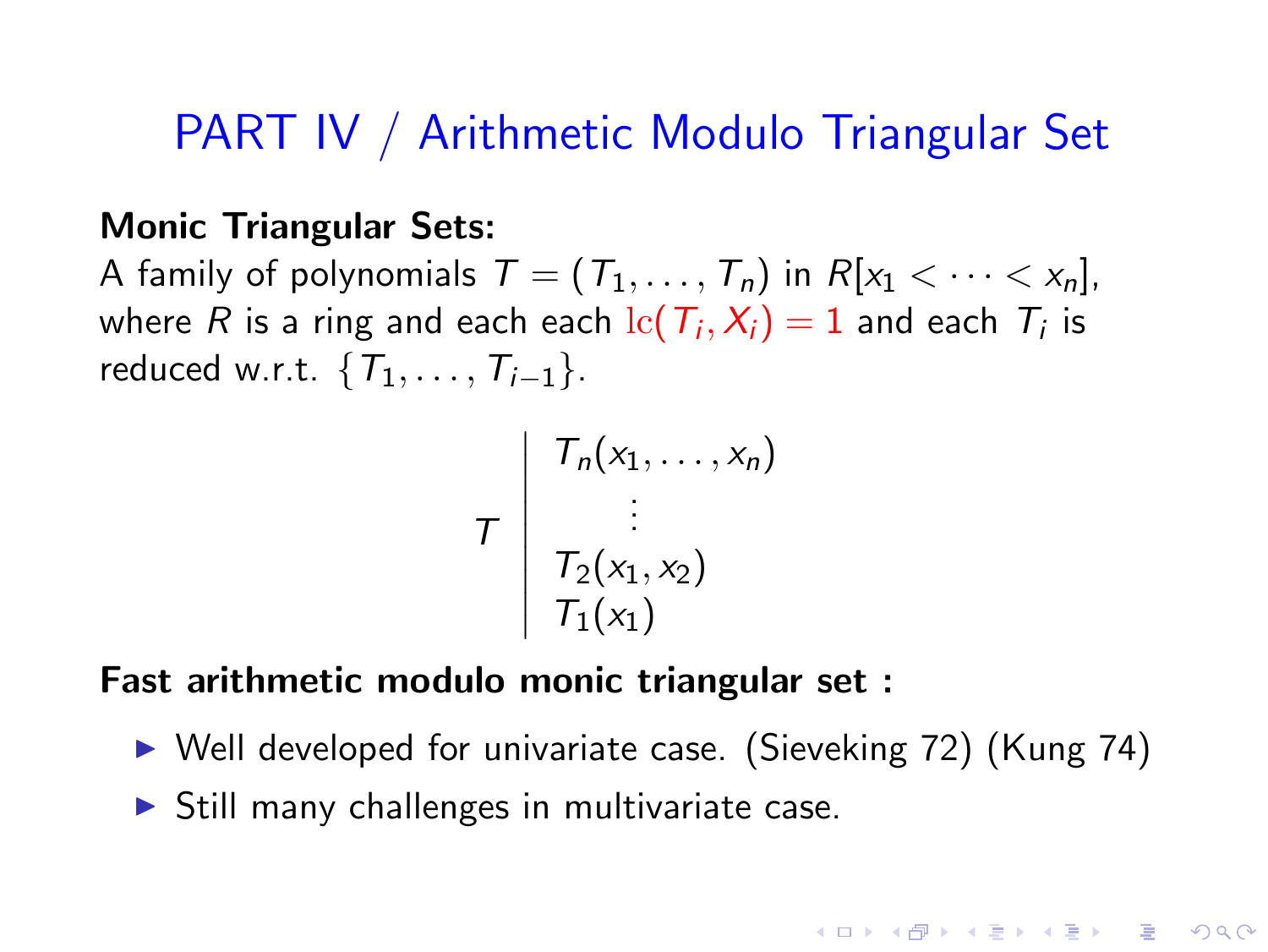#### PART IV / Modular Multiplication

#### Example of modular multiplication. Input:  $P_1 = y^2 + x$ ,  $P_2 = yx$ , and  $T = \{x^2 + 1, y^3 + x\}.$ Ouput :  $P_1P_2$  mod  $T = 1 - y$ . Important observation of this operation.

- ▶ Modular multiplication is efficiency-critical to many other operations (GCD, inversion, Hensel Lifting), which are themselves the major sub-algorithm of polynomial system solvers based on triangular decomposition.
- $\triangleright$  Once optimized, it has the potential to bring huge speed-up factors to higher level operations.

4 D > 4 P > 4 E > 4 E > E + 9 Q O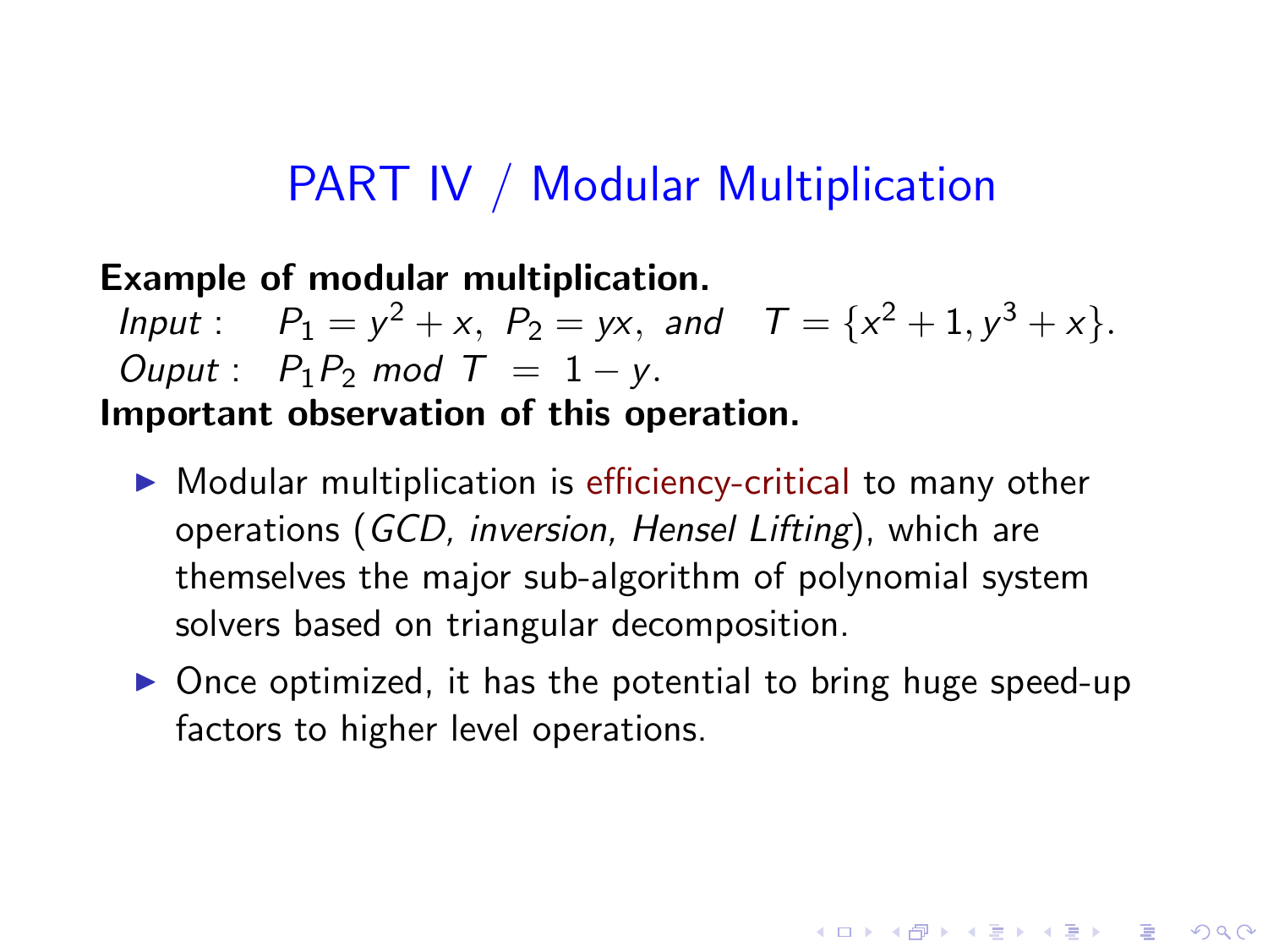# PART IV / Theorem

#### Best Known complexity for modular multiplication:

- Input: A and B in  $R[x_1, \ldots, x_n]$  reduced w.r.t.  $\{T_1, \ldots, T_n\}$ .
- ▶ Output: the product of  $AB \mod \langle T_1, \ldots, T_n \rangle$ .
- $\blacktriangleright$  The size of input is  $\delta_{\mathsf{T}} = \deg(T_1, x_1) \cdots \deg(T_n, x_n)$
- $\blacktriangleright$  The total cost is  $O\tilde{C}(k^n\delta_{\mathsf{T}})$ , k is a contant.  $(O\tilde{C})$  means we neglect log factors).
- $\triangleright$  The best known bound for  $k \simeq 200$

#### Our improvement.

Theorem. Multiplications modulo  $T_1(x_1), \ldots, T_n(x_1, \ldots, x_n)$ can be performed in  $O^{\sim}(4^n\delta_{\mathbf{T}})$  base field operations.

 $\mathsf{ModMul}(A, B, \{T_1, \ldots, T_n\})$ 

 $1\; D := AB$  computed in  $R[x_1,\ldots,x_n]$ 

2 return NormalForm $_n(D, \{T_1, \ldots, T_n\})$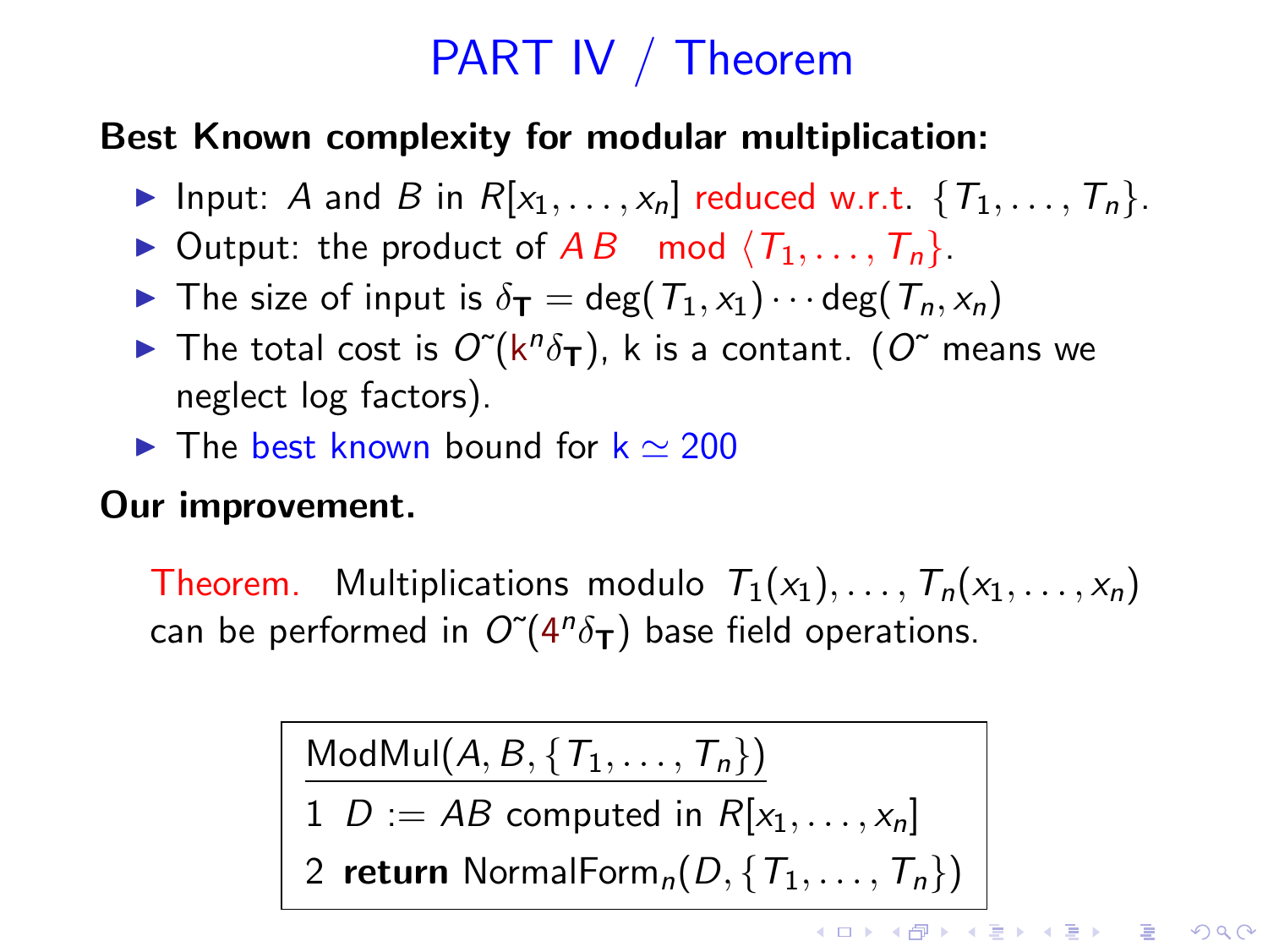# PART IV / Algorithm

NormalForm<sub>1</sub> $(A : R[x_1], {T_1 : R[x_1]})$  $1\;\; \mathcal{S}_1 := \mathrm{Rev}(\,\mathcal{T}_1)^{-1} \quad \mathsf{mod}\; \mathsf{x}_1^{\mathsf{deg}(\mathcal{A}) - \mathsf{deg}(\,\mathcal{T}_1) + 1}$ 1  $2$   $D := \mathrm{Rev}(A)S_1 \mod x_1^{\deg(A) - \deg(\mathcal{T}_1) + 1}$ 1 3  $D := T_1 \text{Rev}(D)$ 4 return  $A - D$ NormalForm<sub>2</sub>( $A : R[x_1, x_2], \{T_1 : R[x_1], T_2 : R[x_1, x_2]\})$  $1 \ A := \text{map}(\text{NormalForm}_1, \text{Coeffs}(A, x_2), \{T_1\})$  $2\,S_2:=\mathrm{Rev}\big({\,mathcal T}_2\big)^{-1} \mod {\mathcal T}_1, x_2^{\deg(A, x_2) - \deg(\mathcal T_2, x_2) + 1}$ 2  $3$   $D := \mathrm{Rev} (A) S_2 \mod x_2^{\deg(A, x_2) - \deg(\mathcal{T}_2, x_2) + 1}$ 2 4  $D := \text{map}(\text{NormalForm}_1, \text{Coeffs}(D, x_2), \{T_1\})$ 5  $D := T_2 \operatorname{Rev}(D)$ 6  $D := \text{map}(\text{NormalForm}_1, \text{Coeffs}(D, x_2), \{T_1\})$ return  $A - D$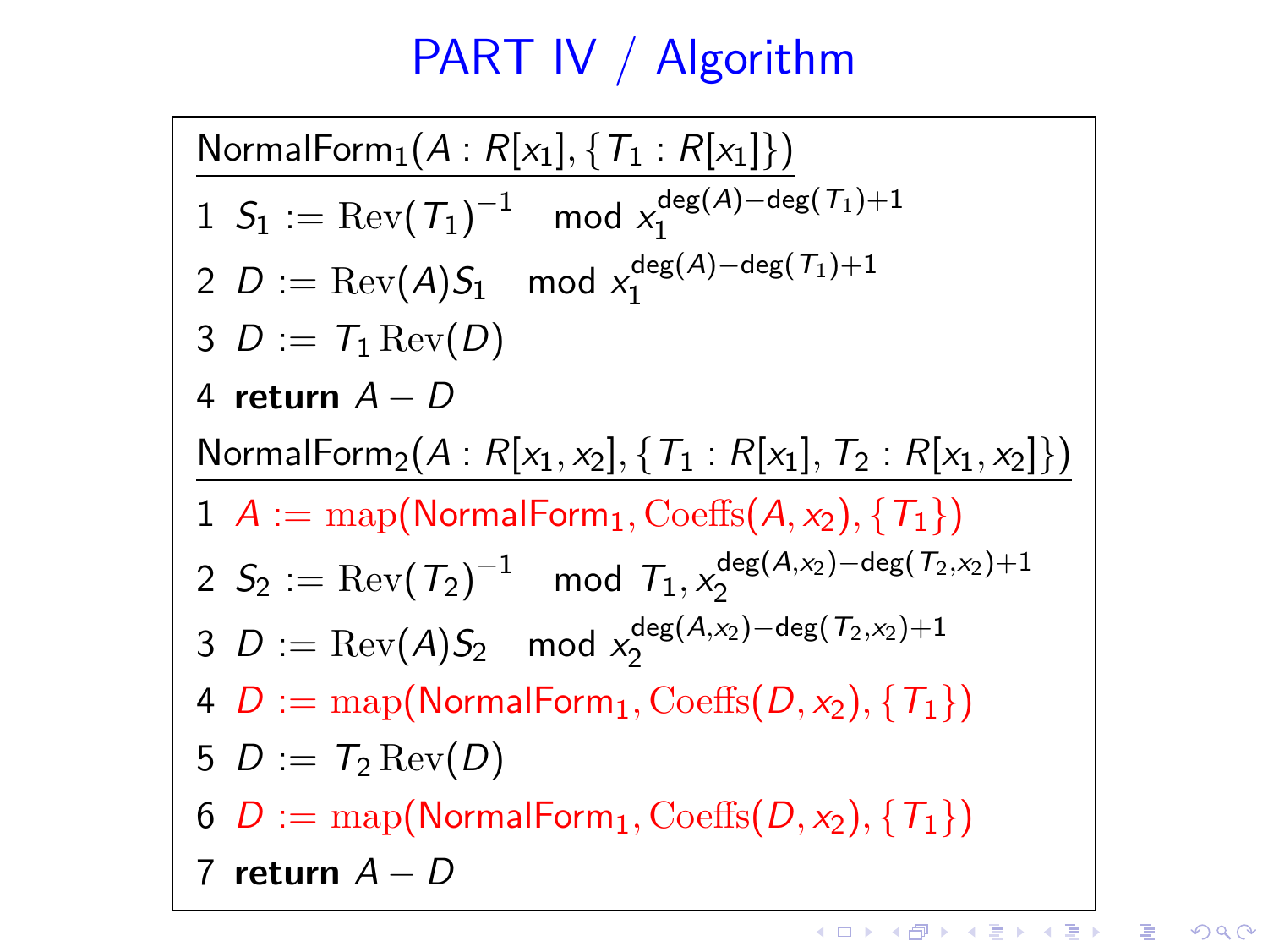# PART IV / Performance

- [left] comparison of classical (plain) and asymptotically fast strategies.
- [right] comparison with MAGMA.



- $\triangleright$  Asymptotically fast strategy dominates the classical one.
- <span id="page-25-0"></span>▶ Our fast implementation is better than Magma's one (the best known implementation).

**KORK ERKER ER AGA**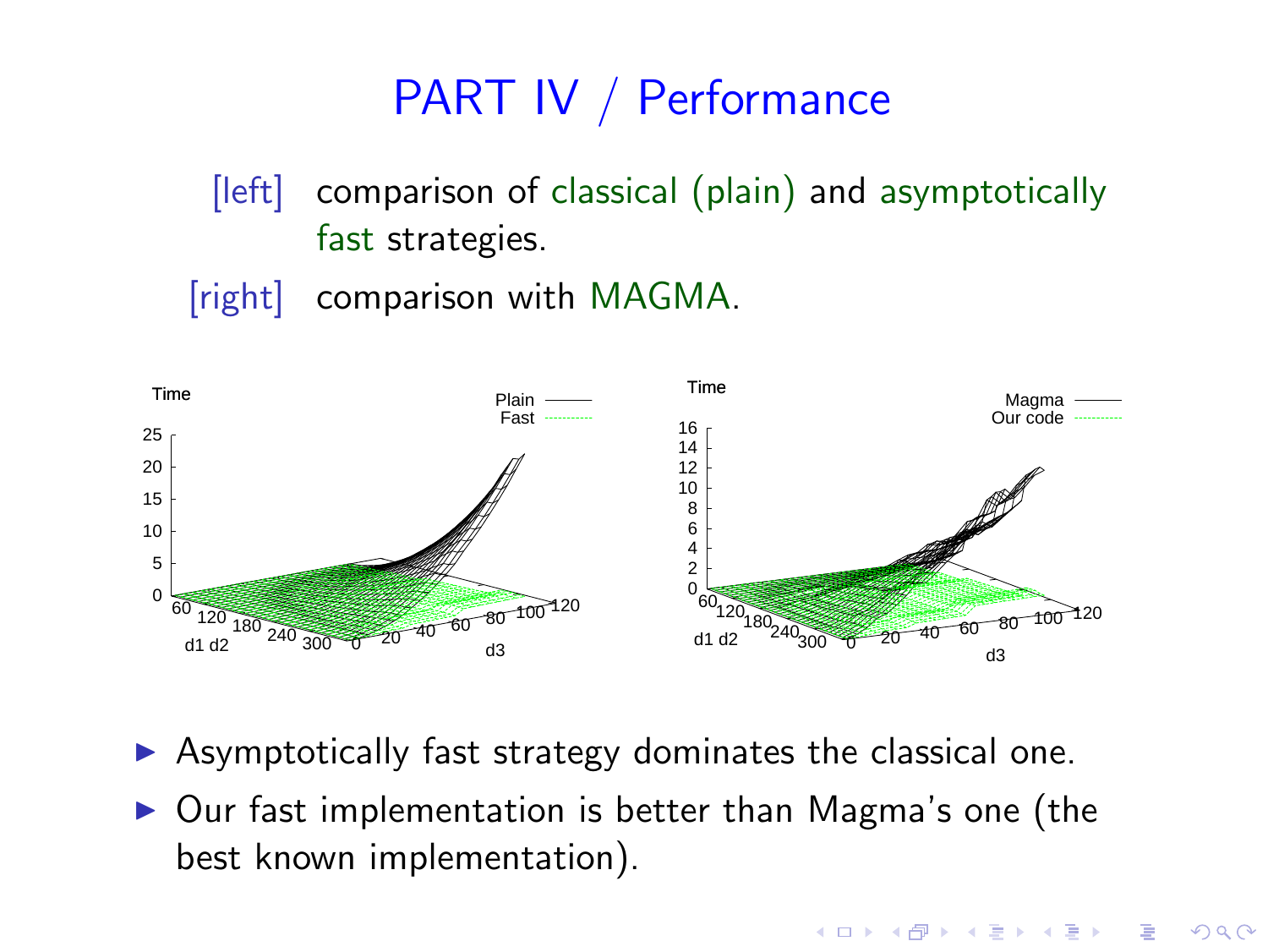## PART IV / Performance

- [left] comparison with Maple's recden package, for GCD computations modulo a triangular set (over a finite field).
- [right] comparison with AXIOM (our code vs. native arithmetic), for GCD computations in a number field.



- $\blacktriangleright$  Huge factor comparing with the Maple's latest implementation.
- <span id="page-26-0"></span>In AXIOM, replacing only the modular [mu](#page-25-0)[lti](#page-27-0)[v](#page-25-0)[ar](#page-26-0)[ia](#page-27-0)[te](#page-0-0) [op](#page-46-0)[er](#page-0-0)[ati](#page-46-0)[o](#page-0-0)[n.](#page-46-0)

 $QQ$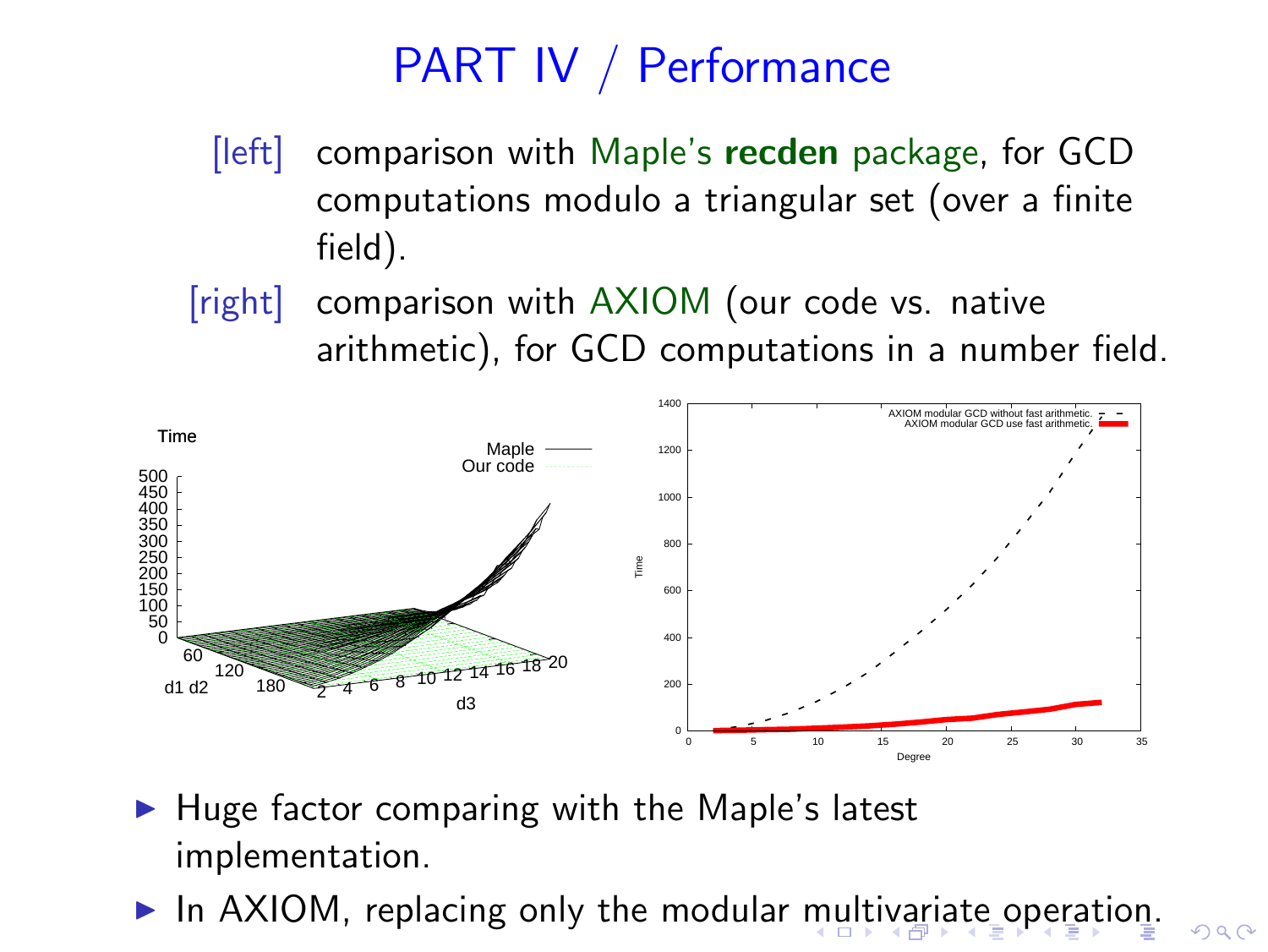#### PART IV / Parallel bottom-up NormalForm

 $P =$  number of CPUs.  $s =$  number of variables.

```
Thread-on-demand(f, TS, s)if (s == 0) return f
 S = \prod_{j=1}^{s} (deg(f, x_j) + 1)i = 1while (i < s) do
   ss = S \; / \; \prod_{j=1}^i \left( \text{\emph{deg}}(f, x_j) + 1 \right)// suppose P divides ss.
  q = ss / Pfor j from 0 to P-1 repeat
     a = ip; b = (i + 1)pTask = RS (f, a \cdots b, TS, i)CreateThread ( Task )
  i = i + 1DumpThreadPool()
                                                Central-thread-Pool(f, TS, s)
                                             Create P threads, sleep.
                                             if (s == 0) return f
                                             S = \prod_{j=1}^{s} (deg(f, x_j) + 1)i = 1while (i \leq s) do
                                               \textit{ss} = \textit{S} \ / \ \prod_{j=1}^{i} \left( \textit{deg} \big( \textit{f} , \textit{x}_{j} \big) + 1 \right)// suppose P divides ss.
                                               q = ss / Pfor j from 0 to P-1 repeat
                                                  a = ip; b = (i + 1)pTask = RS (f, a \cdots b, TS, i)Wake up a thread to handle Task.
                                               i = i + 1Finish and terminate all threads.
```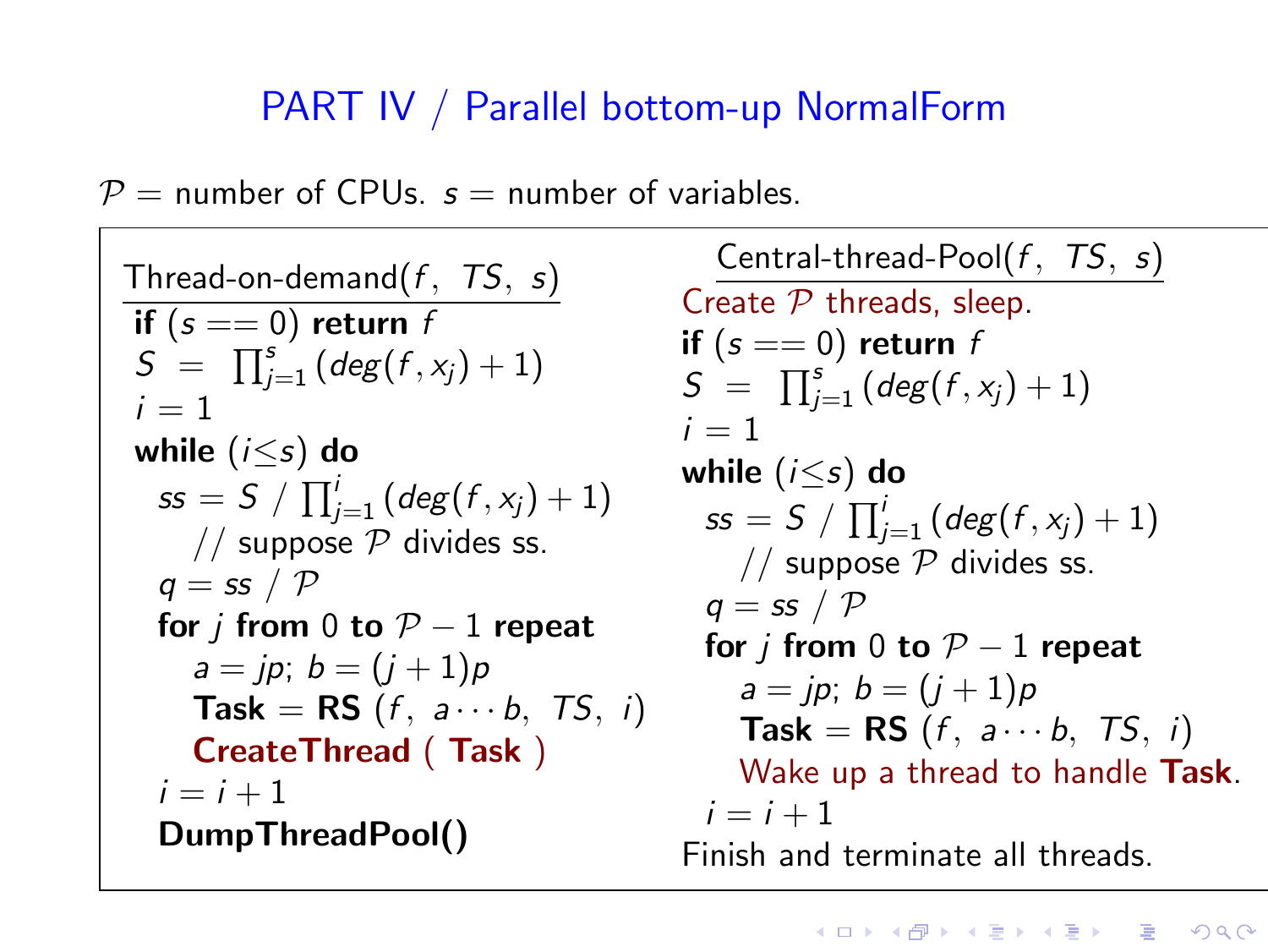### PART IV / Serial vs. Parallel NormalForm (central-thread-pool)

• AMD Opteron 4-processor 2.4 GHZ. Input  $f \in F_p[x_1, x_2, x_3, x_4]$ .



• With a small/medium number of relative large tasks, thread-on-demand and central-thread-pool have very similar performance. • But, with a large number of relatively small tasks, the latter is slightly better in our application (shared memory).**K ロ ▶ K @ ▶ K 할 X X 할 X → 할 X → 9 Q Q ^**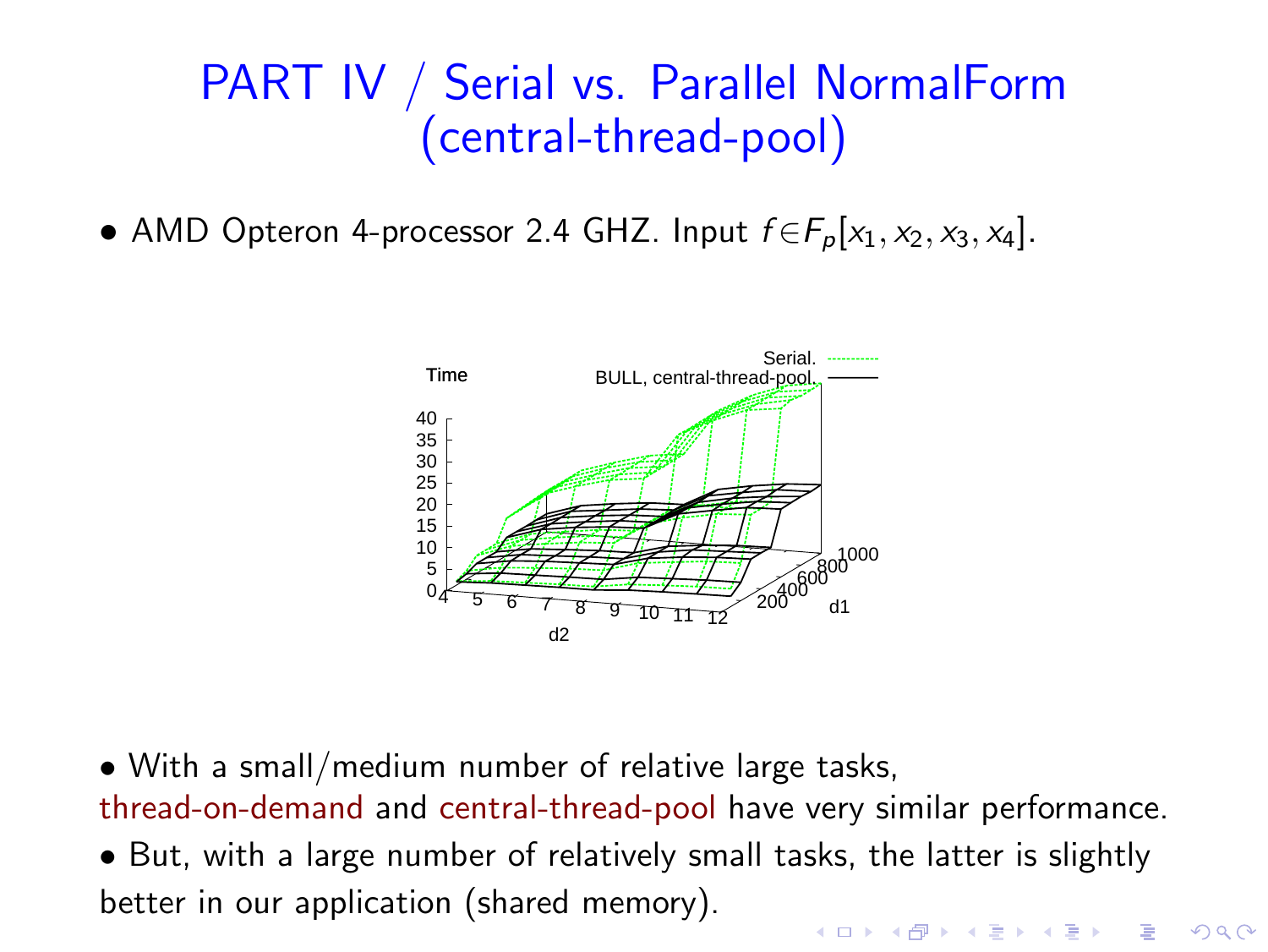#### PART V / Regular chain and GCD

- ► Let  $T \subset \mathbf{k}[x_1 < \cdots < x_n] \setminus \mathbf{k}$  be a triangular set, hence the polynomials of  $T$  have pairwise distinct main variables.
- ► saturated ideal: sat $(T) = \langle T \rangle : h_T^{\infty}$  with  $h_T := \Pi_{C \in \mathcal{T}}$ init $(C)$ .
- $\triangleright$  T is regular chain if for each  $C \in \mathcal{T}$ , with  $v := \text{mvar}(C)$ ,  $\text{init}(C) := \text{lc}(C, v)$  is a regular modulo sat $(T_{\leq v})$ .
- ► Let P, Q,  $G \in \mathbf{k}[x_1 < \cdots < x_n][y]$  be  $\neq 0$  and T regular chain. G is a regular GCD of  $P$ ,  $Q$  modulo sat( $T$ ) if (i)  $lc(G, v)$  is a regular modulo sat(T), (ii)  $G \in \langle P, Q \rangle$  modulo sat(T),  $(iii) \deg_y(G) > 0 \Rightarrow \text{prem}_y(P, G), \text{prem}_y(Q, G) \in \text{sat}(T).$
- <span id="page-29-0"></span> $\blacktriangleright$  One can compute  $T^1, \ldots, T^e$  and  $G_1, \ldots, G_e$  such that  $G_i$  is a regular GCD of P, Q modulo sat( $T_i$ ) and

$$
\sqrt{\mathrm{sat}(\mathcal{T})} = \bigcap_{i=0}^{e} \sqrt{\mathrm{sat}(\mathcal{T}^{i})}.
$$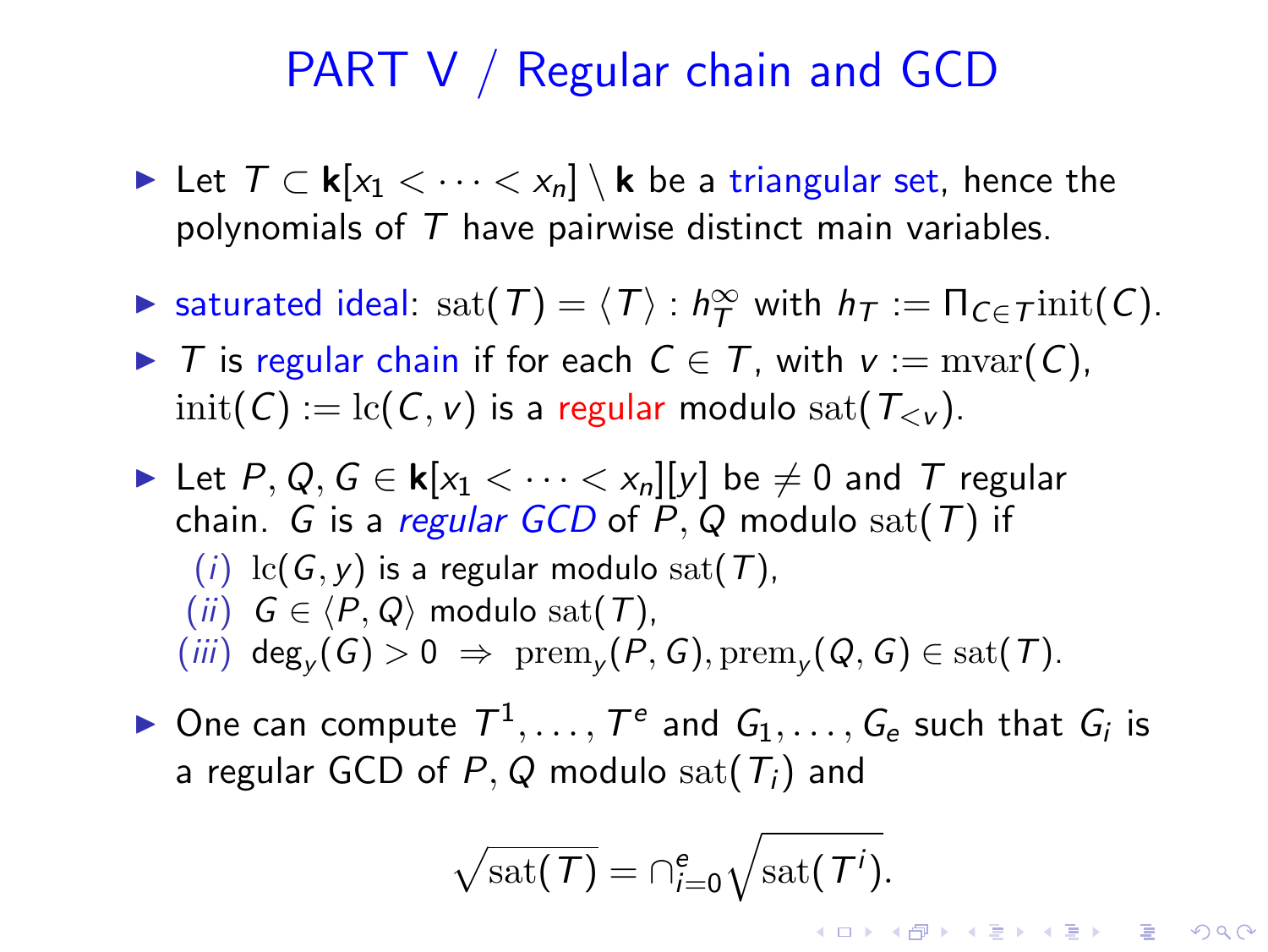## PART V / Main Result

- Let  $P, Q \in \mathbf{k}[x_1 < \cdots < x_n][y]$  with  $mvar(P) = mvar(Q) = y.$
- $\blacktriangleright$  Let  $S_j$  for the j-th subresultant (w.r.t. y) of P, Q. Let  $T \subset \mathbf{k}[x_1 < \cdots < x_n]$  be regular chain.

▶ Assume

- $\blacktriangleright$  res(P, Q, y)  $\in$  sat(T),
- init(P) and init(Q) are regular modulo sat(T),
- ► Let  $1 \le d \le \deg(Q, y)$  such that  $S_i \in \text{sat}(\mathcal{T})$  for all  $0 \le j < d$ .
- lc( $S_d$ , y) is regular modulo sat(T),

#### Theorem

Assume that one of the following conditions holds:

- $\blacktriangleright$  sat(T) is radical,
- $\blacktriangleright$  for all  $d < k \leq \mathrm{mdeg}(Q)$ , the coefficient of  $y^k$  in  $S_k$  is either null or regular modulo sat( $T$ ).

<span id="page-30-0"></span>[T](#page-31-0)hen,  $S_d$  is a regular GCD of P, Q modulo  $\text{sat}(T)$  $\text{sat}(T)$  $\text{sat}(T)$  $\text{sat}(T)$ [.](#page-30-0)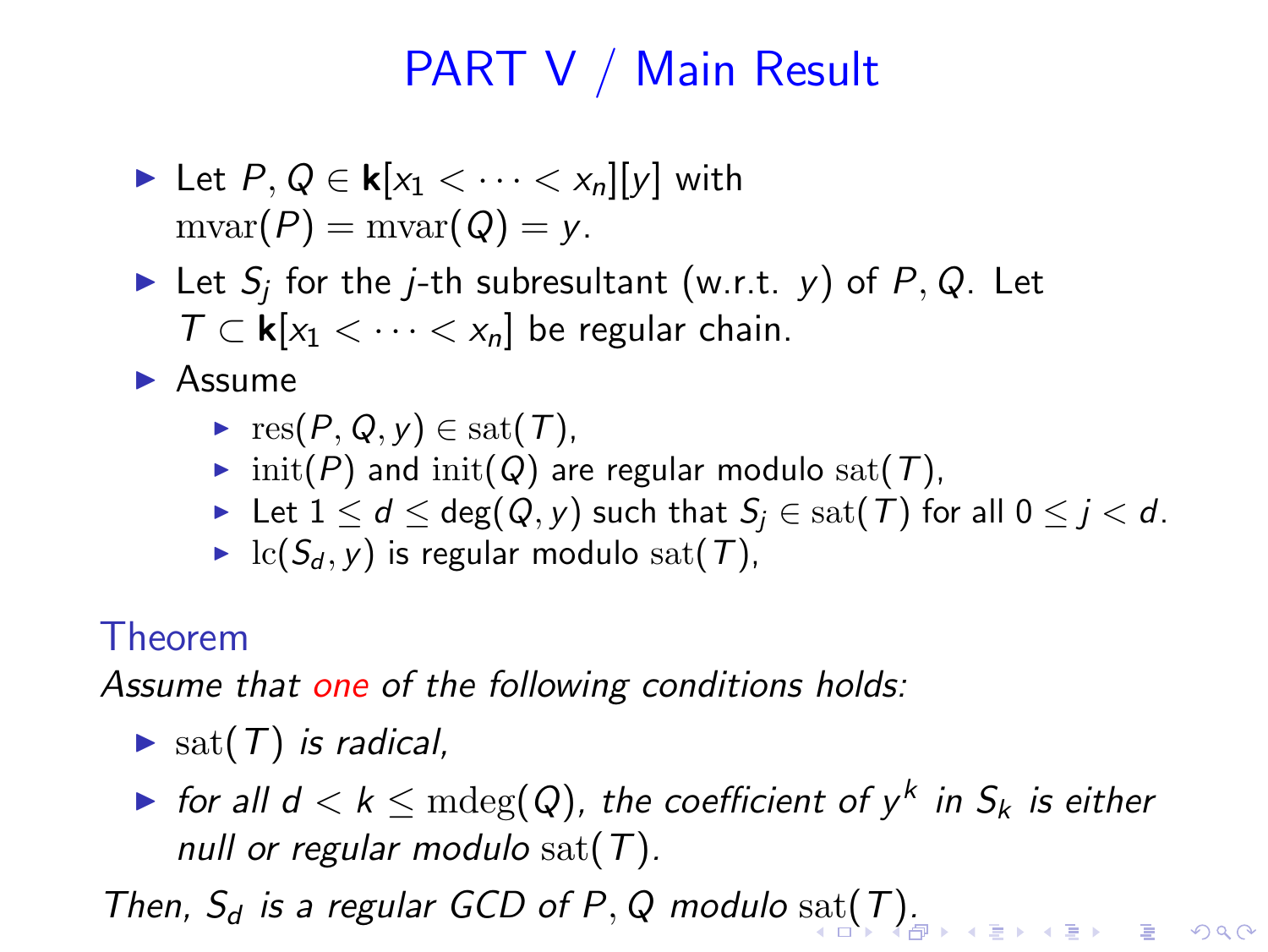# PART V / Algorithm

- $\blacktriangleright$  Assume that the subresultants  $\mathcal{S}_j$  for  $1 \leq j < \mathrm{mdeg}(Q)$  are computed.
- $\blacktriangleright$  Then one can compute a regular GCD of P, Q modulo sat(T) by performing a bottom-up search.

<span id="page-31-0"></span>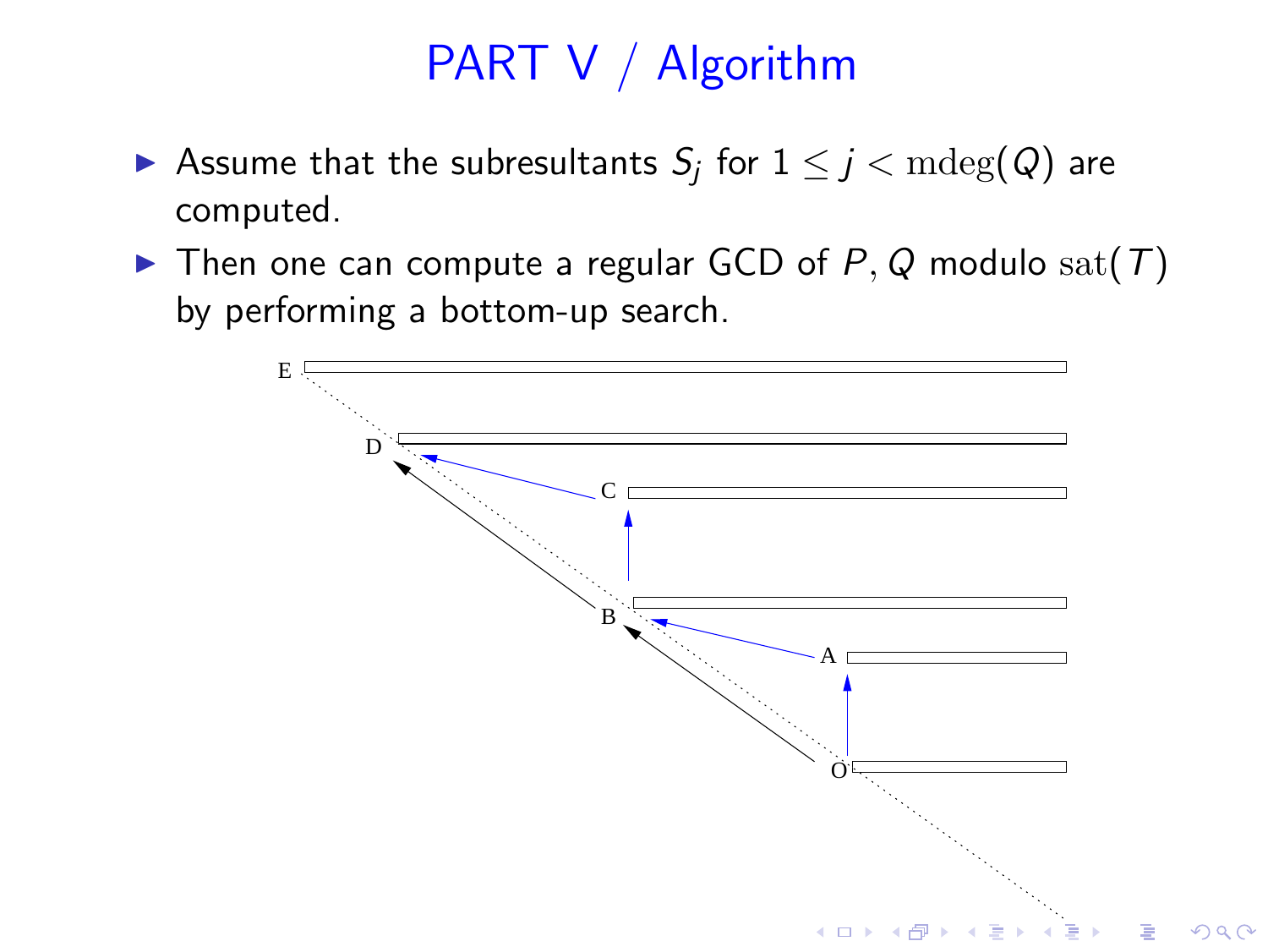### PART V / Complexity

- ► Let  $x_{n+1} := y$ . Define  $d_i := max(deg(P, x_i), deg(Q, x_i))$ .
- ▶ Define  $b_i := 2d_i d_{n+1}$  and  $B := (b_1 + 1) \cdots (b_n + 1)$ .
- $\blacktriangleright$  We compute  $S_j$  for  $1 \leq j < \mathrm{mdeg}(Q)$  by evaluation (via FFT) on an *n*-dimensional grid of points not cancelling  $init(P)$  and  $init(Q)$  in

$$
O(d_{n+1}B\log(B)+d_{n+1}^2B) \text{ where } B \in O(2^n d_{n+1}^n d_1 \ldots d_n).
$$

- $\blacktriangleright$  Then  $res(P, Q, y) = S_0$  is interpolated in time  $O(B \log(B)).$
- $\triangleright$  When sat(T) is radical, neglecting the costs for regularity tests, a regular GCD is interpolated within  $O(d_{n+1}B \log(B))$ .
- If a regular GCD is expected to have degree 1 in  $y$  all computations fit in

$$
O\tilde{O}(d_{n+1}B).
$$

**K ロ ▶ K @ ▶ K 할 X X 할 X → 할 X → 9 Q Q ^**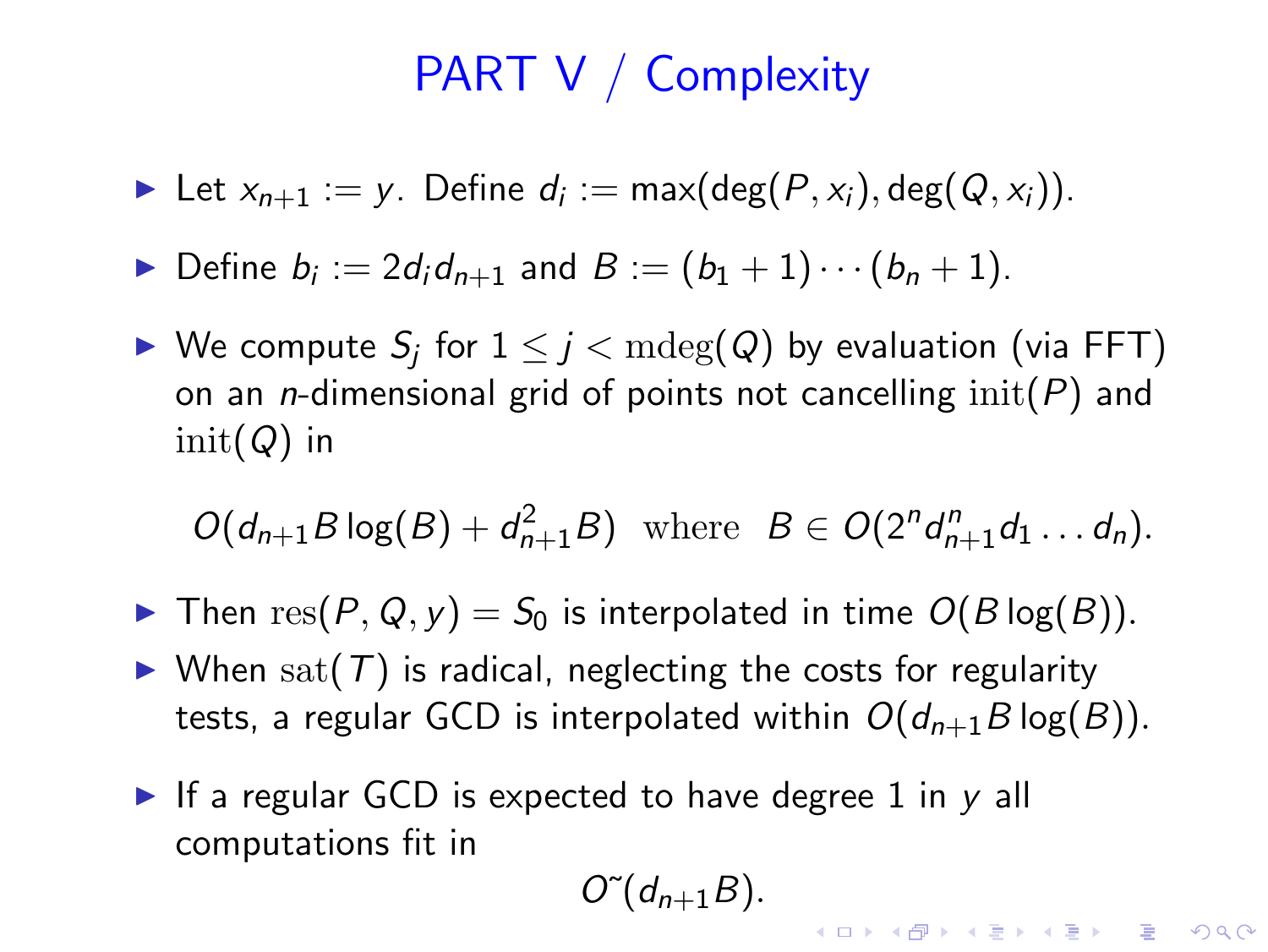#### PART V / Bivariate System Solving

- ► Let  $P, Q \in \mathbf{k}[x_1 < x_2]$  with  $deg(P, x_2) > deg(Q, x_2) > 0$ . Assume  $R := \text{res}(P, Q, x_2) \notin \mathbf{k}$  and  $gcd(lc(P, x_2), lc(Q, x_2)) = 1.$
- Assume P, Q admits a regular GCD G modulo  $\langle R \rangle$ . Then we have

$$
V(P,Q)=V(R,G).
$$

**A O A G A 4 O A G A G A 4 O A 4 O A 4 O A 4 O A 4 O A 4 O A 4 O A 4 O A 4 O A 4 O A 4 O A 4 O A 4 O A** 

- If deg(G, y) = 1 then  $V(P, Q)$  can be decomposed at the cost of computing R that is  $O^\sim(d_2^2d_1)$  operations in **k**.
- ► Otherwise the decompsition is obtained within  $O^{\sim}(d_2^3d_1)$ .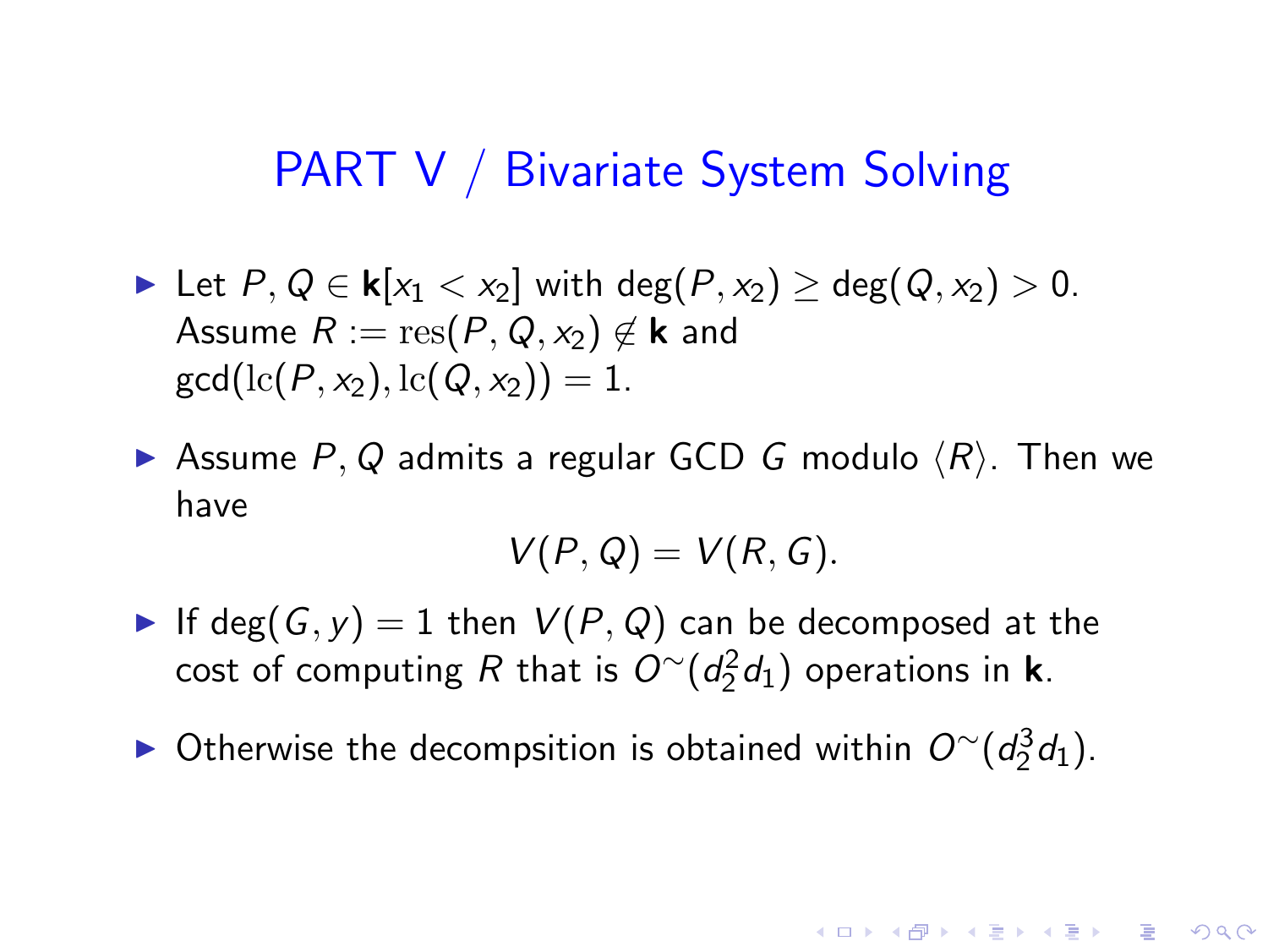## PART V / Regularity Test

- $\triangleright$  Input: T regular chain with  $|T| = n$  and  $Q \in \mathbf{k}[x_1 < \ldots < x_n].$
- $\triangleright$  Output: yes if Q is regular or 0 w.r.t sat(T), a splitting of T otherwise.

**A O A G A 4 O A G A G A 4 O A 4 O A 4 O A 4 O A 4 O A 4 O A 4 O A 4 O A 4 O A 4 O A 4 O A 4 O A 4 O A** 

```
1 Q := \text{NormalForm}_n(Q, T)2 if Q \in \mathbf{k} then return yes
3 v := \text{mvar}(Q)4 R := \text{res}(Q, T_v, v)5 if R \equiv 0 \mod \text{sat}(\mathcal{T}_{\leq v}) then
6 G = \text{RegularGCD}(Q, T_v, T_{\leq v})7 output T_{< v} \cup G \cup T_{> v}8 return T_{<\nu}\cup\frac{T_\nu}{G}\cup T_{>\nu}9 if R regular mod sat(T_{\leq v}) then return yes
10 if computations split then follow the branches
```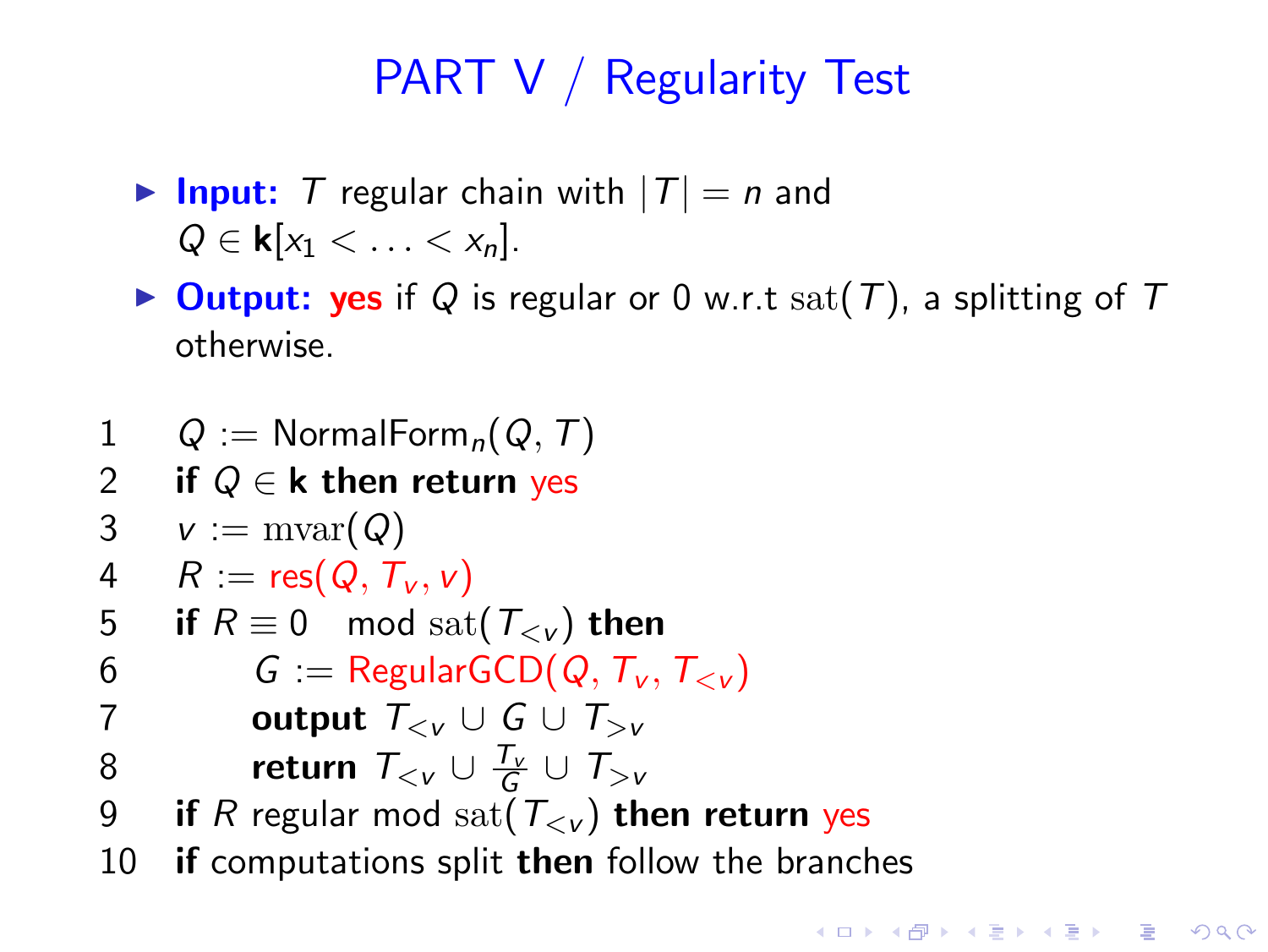## PART VI / The MODPN library (I)

MODPN is a MAPLE library implementing  $\mathbb{Z}/p\mathbb{Z}[X_1,\ldots,X_n]$ :

- $\triangleright$  highly efficient C implementations of key routines:
	- multivariate multiplication
	- normal form modulo a 0-dim regular chain
	- multivariate evaluation / interpolation
	- subresultant chain, iterated resultant
	- invertibility test modulo a 0-dim regular chain
- $\triangleright$  conversions to and from Maple representations (DAG / RECDEN).

 $\triangleright$  high-level algorithms written in MAPLE, supported by our C routines:

- GCD of multivariate polynomials modulo a regular chain

4 D > 4 P > 4 E > 4 E > E + 9 Q O

- regularity test of a polynomial modulo a regular chain
- solver of a (square, 0-dim) polynomial systems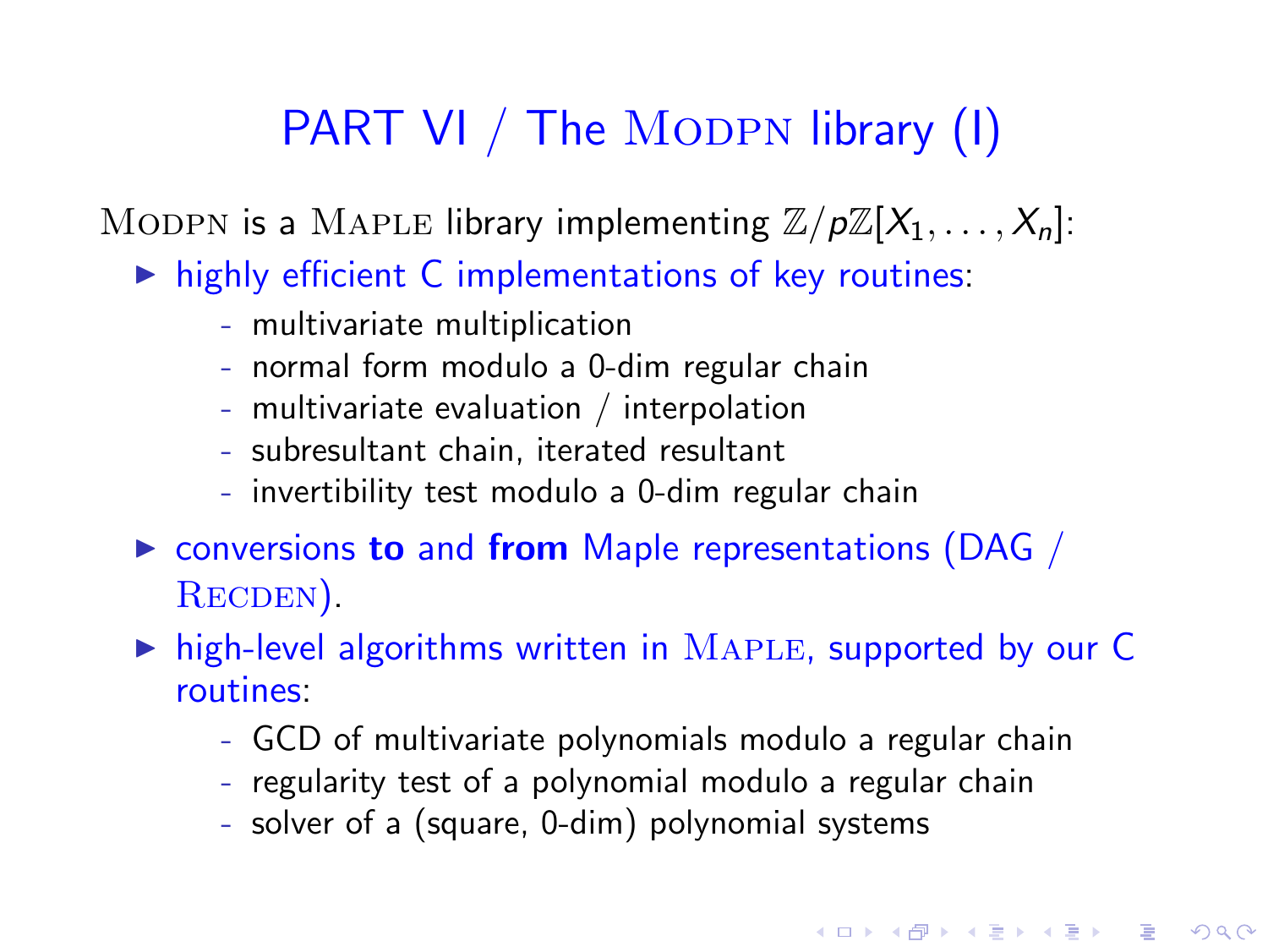PART VI / The MODPN library (II)



- C-Dag for straight-line program.
- C-Cube for FFT-based computations.
- C-2-Vector for compact dense representation.
- Maple-Dag for calling REGULARCHAINS library.
- <span id="page-36-0"></span> $-$  Maple-Recursive-Dense for calling  $RECDEN$  library.

YO F YER YER YER YO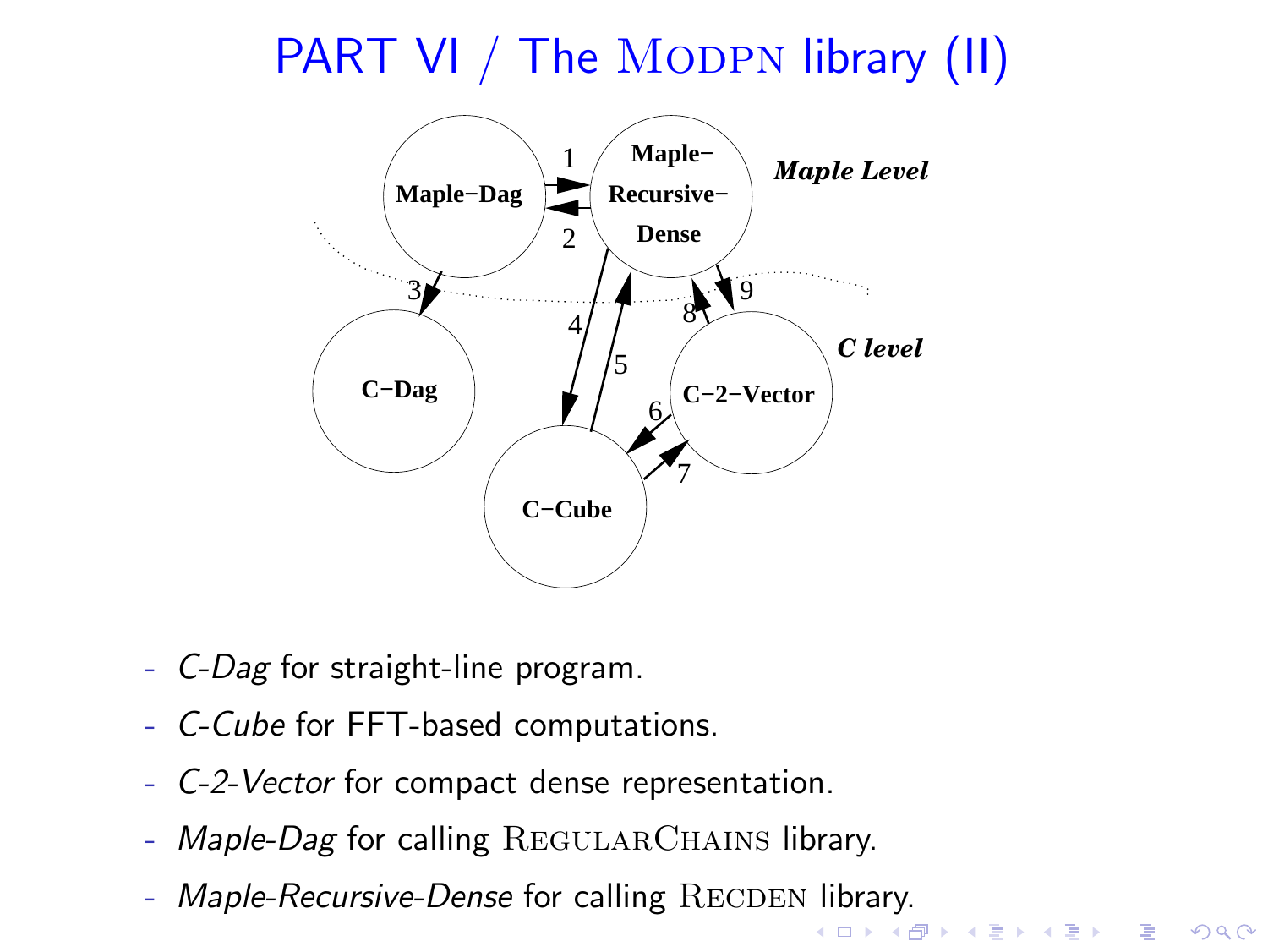- $\triangleright$  Bivariate solver, random generic input systems.
- ▶ For the largest examples (having about 5700 solutions), the ratio is about 460/7.



<span id="page-37-0"></span>Figure: Generic bivariate syste[m](#page-38-0)s: MAGMA [vs](#page-37-0)[.](#page-46-0) [us](#page-0-0).  $\Rightarrow$  $299$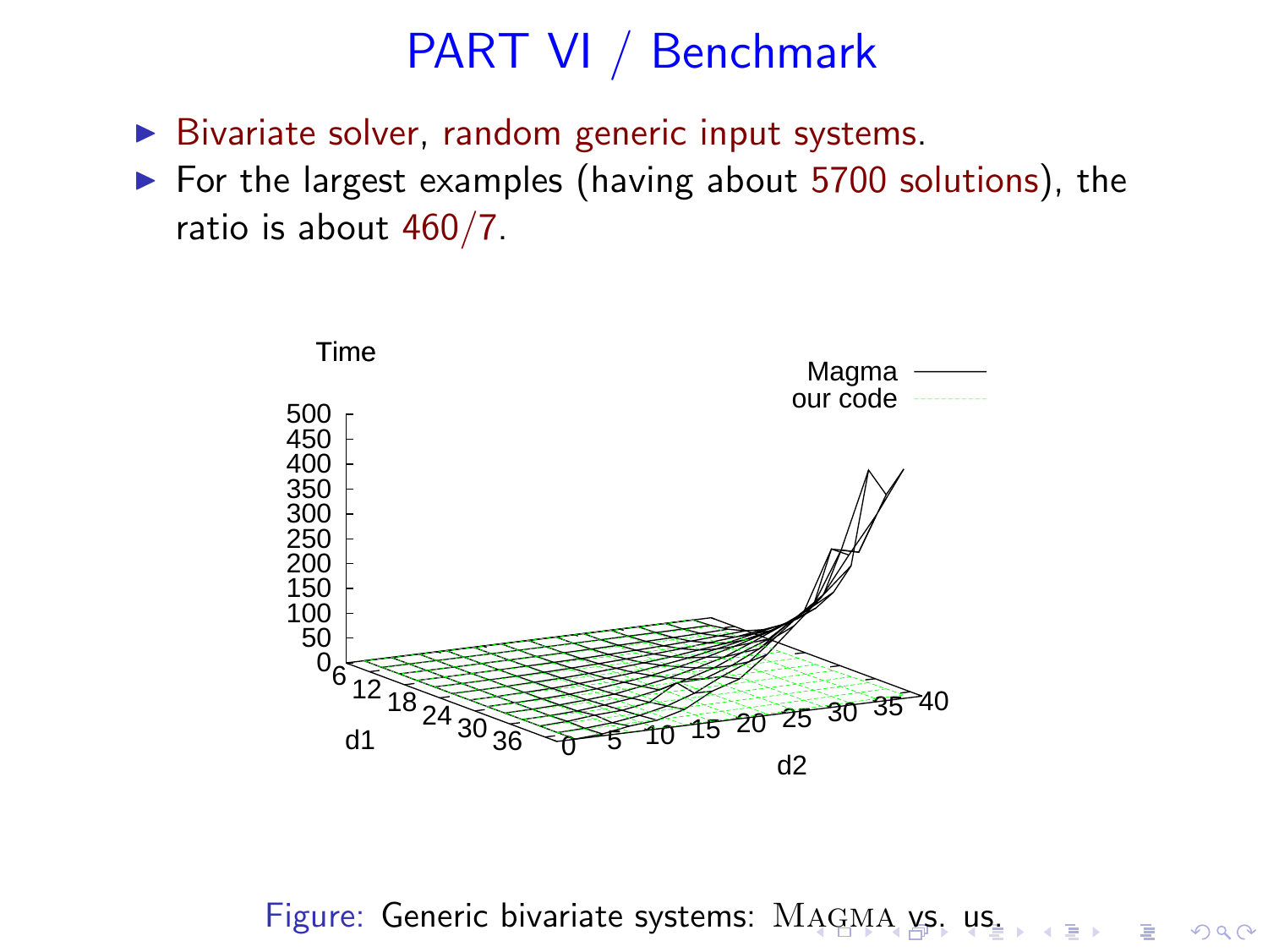- $\triangleright$  Bivariate solver, designed examples to enforce many "splittings" (more branches of computations).
- $\triangleright$  For the largest examples, the ratio is about 5260/80, in our favor.



<span id="page-38-0"></span>Figure: Non-generic bivariate systems: [M](#page-37-0)AG

 $\Rightarrow$ 

 $2990$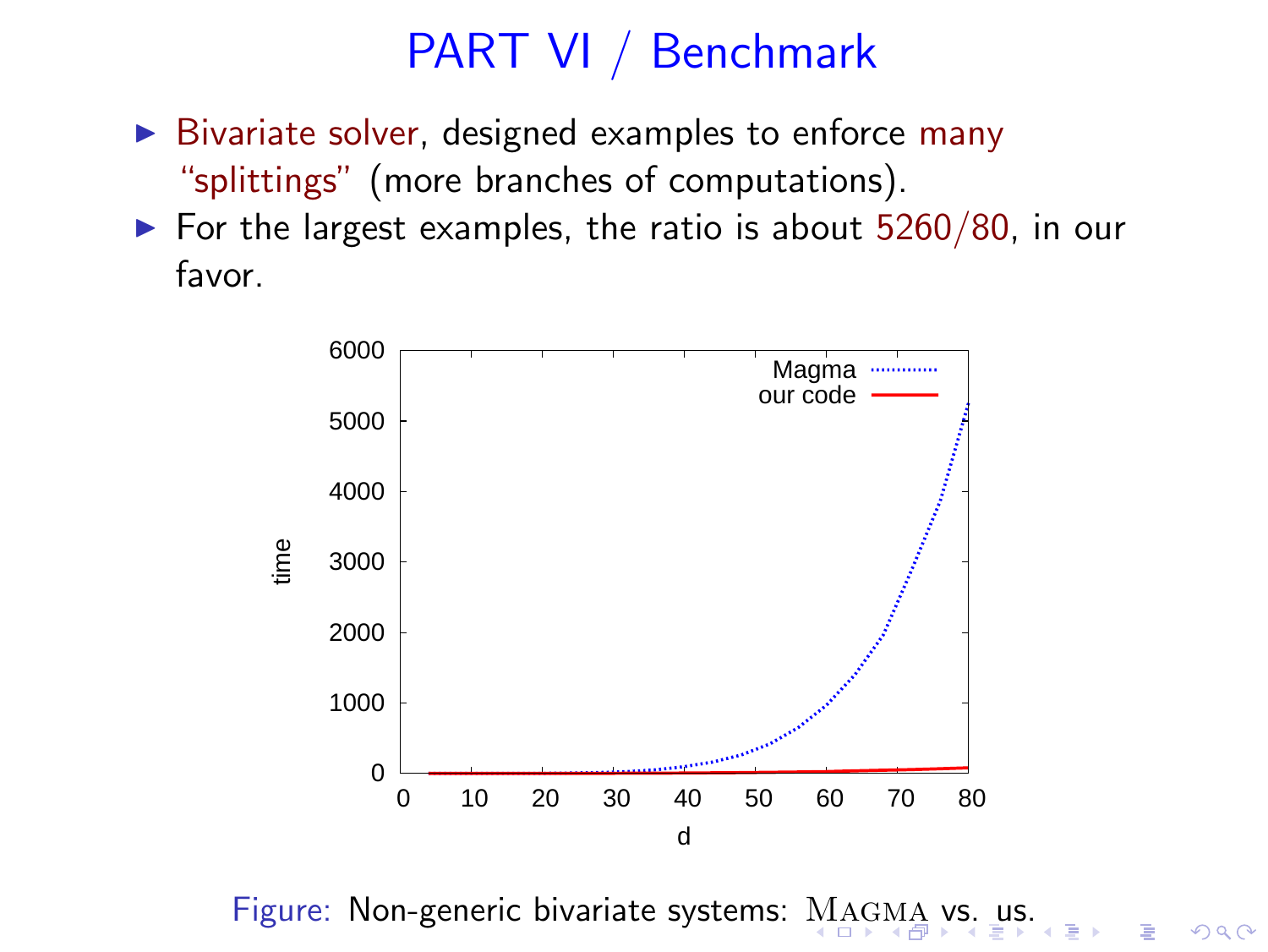- ▶ Regularity test, brivariate input system, very few "splitting"  $(possi. = 2\%)$ .
- <span id="page-39-0"></span> $\triangleright$  For the largest examples, the ratio is about 72/9, in our favor.



**KORK EX KEY KEY YOUR**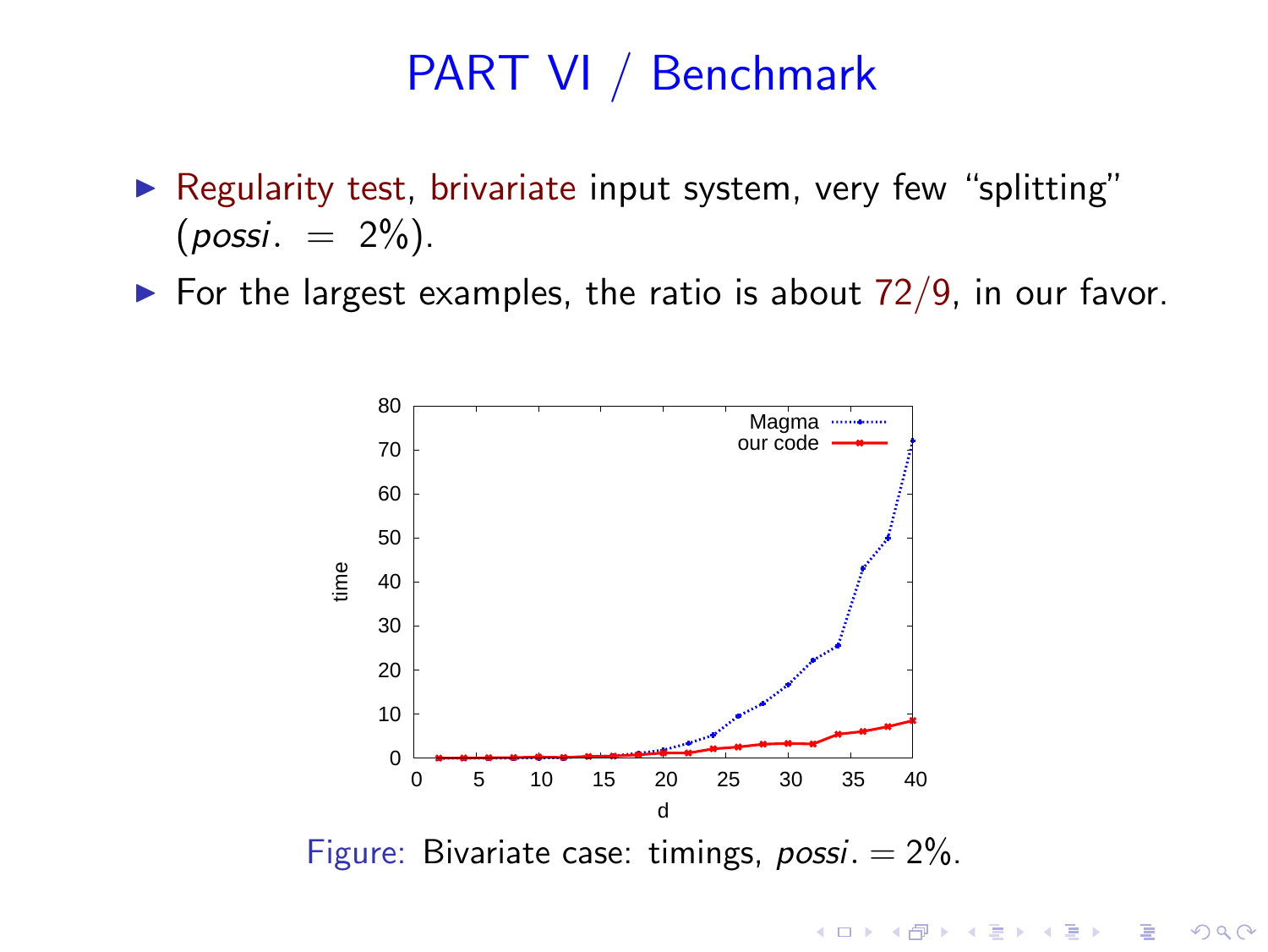- ▶ Regularity test, brivariate input system, intensive "splitting"  $(possi. = 50\%)$ .
- ▶ After partial degree 37, our code becomes faster.



Figure: Bivariate case: timings,  $possi. = 50\%$ .

**KORK ERKER ADAM DE KORA**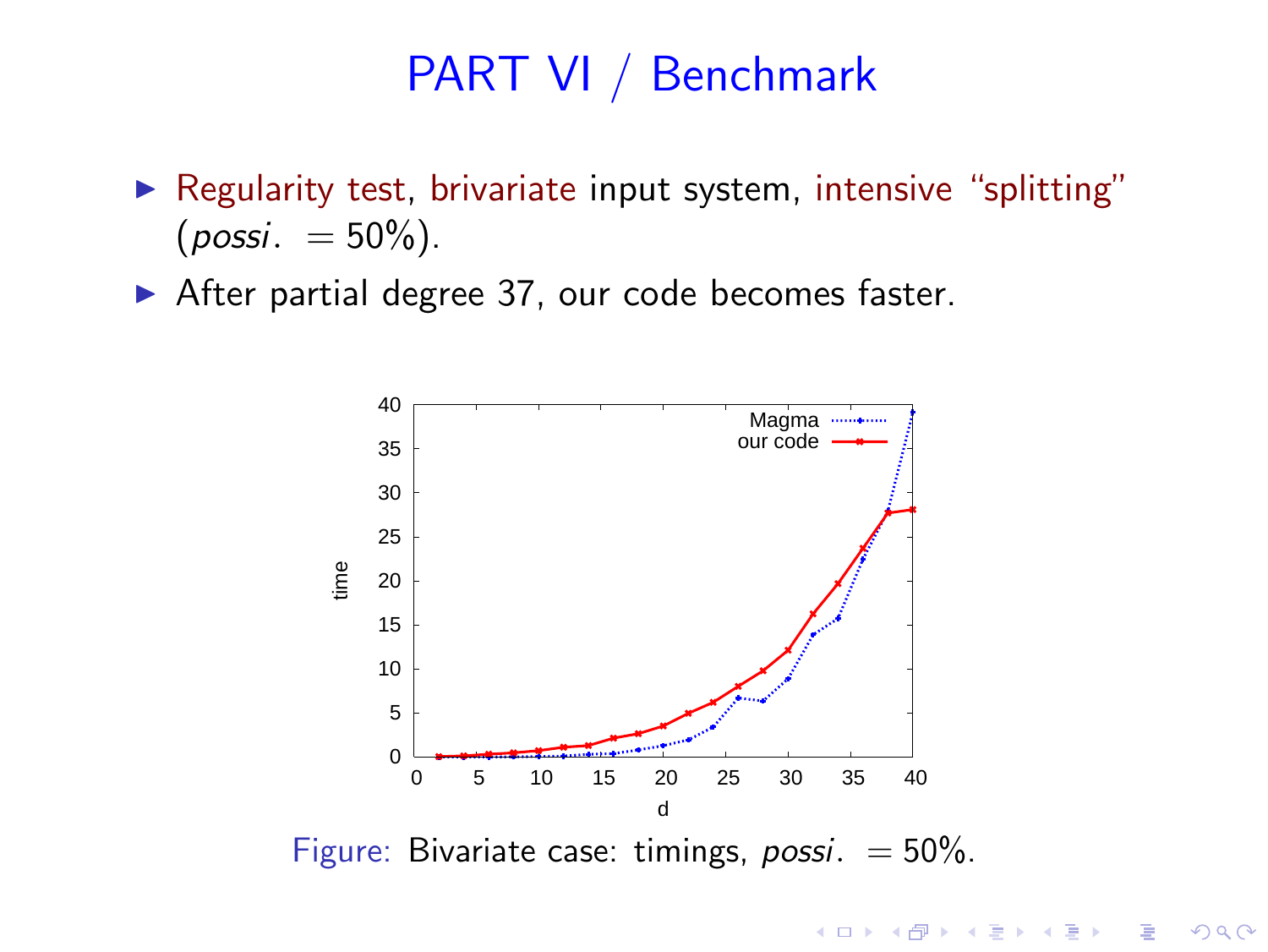Percentage  $\text{MAPLE}/\text{C}$  conversion time of the overall computation time:

- $\blacktriangleright$  The profiling information for previous two benchmark examples.
- ► For possi.  $= 2\%$  very few "splitting" case, reaches 60%.
- ▶ For possi.  $= 50\%$  intensive "splitting" case, reaches 83%.



**A DIA K RIA K E A CHA K H A VIO**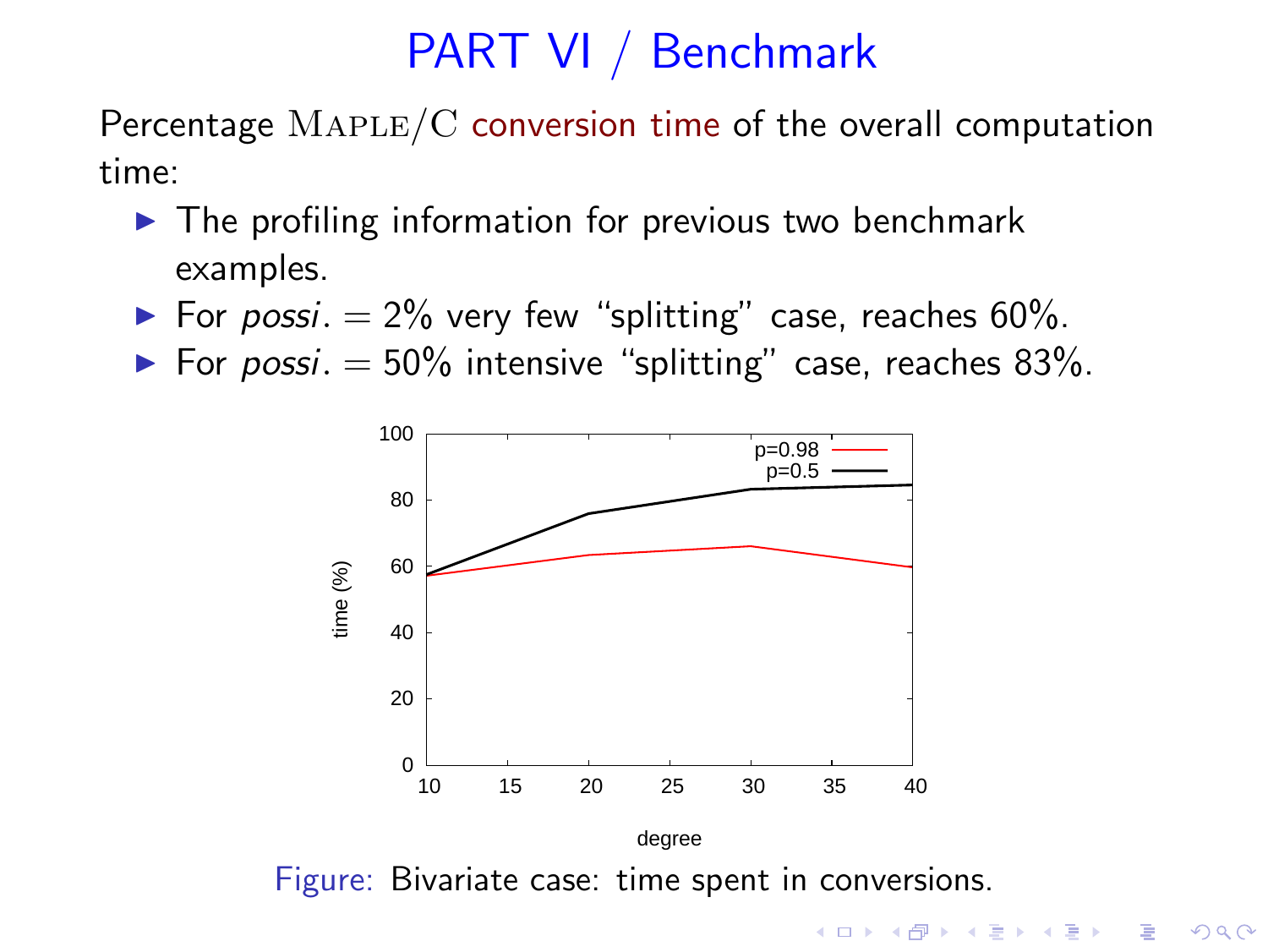#### $\blacktriangleright$  Regularity test.

 $\triangleright$  For relative small input system, the new fast code is already hundreds times faster than the pre-exiting code in MAPLE.

| $d_1$          | $d_2$ | $d_3$ | Regularize | Fast Regularize |
|----------------|-------|-------|------------|-----------------|
| $\overline{2}$ | 2     | 3     | 0.292      | 0.012           |
| 3              | 4     | 6     | 1.732      | 0.028           |
| 4              | 6     | 9     | 68.972     | 0.072           |
| 5              | 8     | 12    | 328.296    | 0.204           |
| 6              | 10    | 15    | >1000      | 0.652           |
| 7              | 12    | 18    | >1000      | 2.284           |
| 8              | 14    | 21    | >1000      | 5.108           |
| 9              | 16    | 24    | >1000      | 18.501          |
| 10             | 18    | 27    | >1000      | 31.349          |
| 11             | 20    | 30    | >1000      | 55.931          |
| 12             | 22    | 33    | >1000      | 101.642         |

Table: intensive "splitting" case 3-variable case.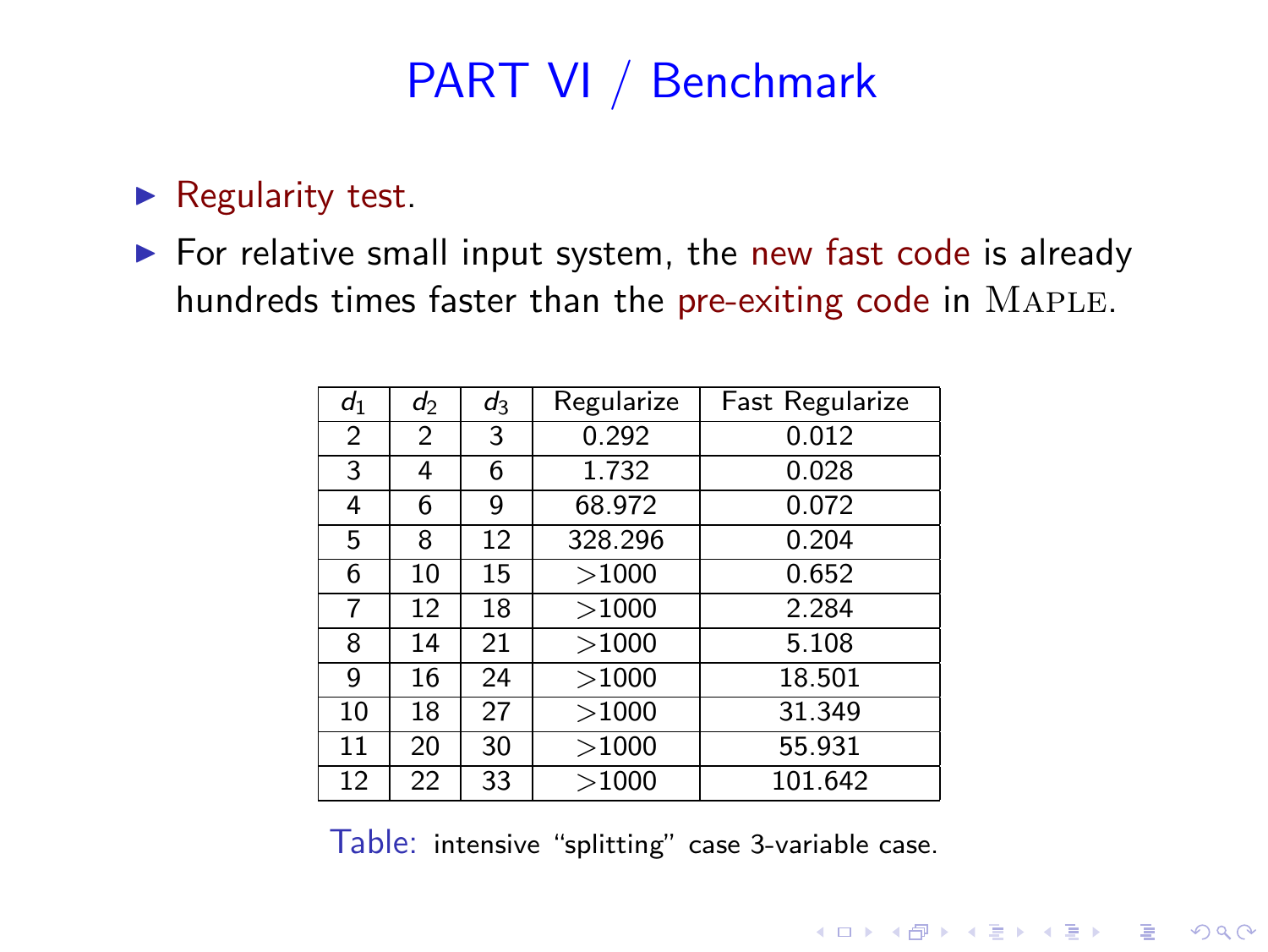# **Conclusion**

- $\triangleright$  We have investigated and demonstrated that with suitable implementation techniques, FFT-based asymptotically fast polynomial arithmetic in practice can outperform the corresponding classical algorithms in a significant manner.
- ▶ By integrating our C-level implementation of fast polynomial arithmetic into  $AXIOM/MAPLE$ , the higher level pre-existing related libraries has been sped up in large scale.
- $\triangleright$  We have reported new algorithms, i.e. modular multiplication, regular GCD, and regularity test.
- $\triangleright$  In this research, we have focused on algorithms modulo regular chains in dimension-zero. Higher dimensional asymptotically fast triangular decompositions algorithms can be developed and implemented based on these results.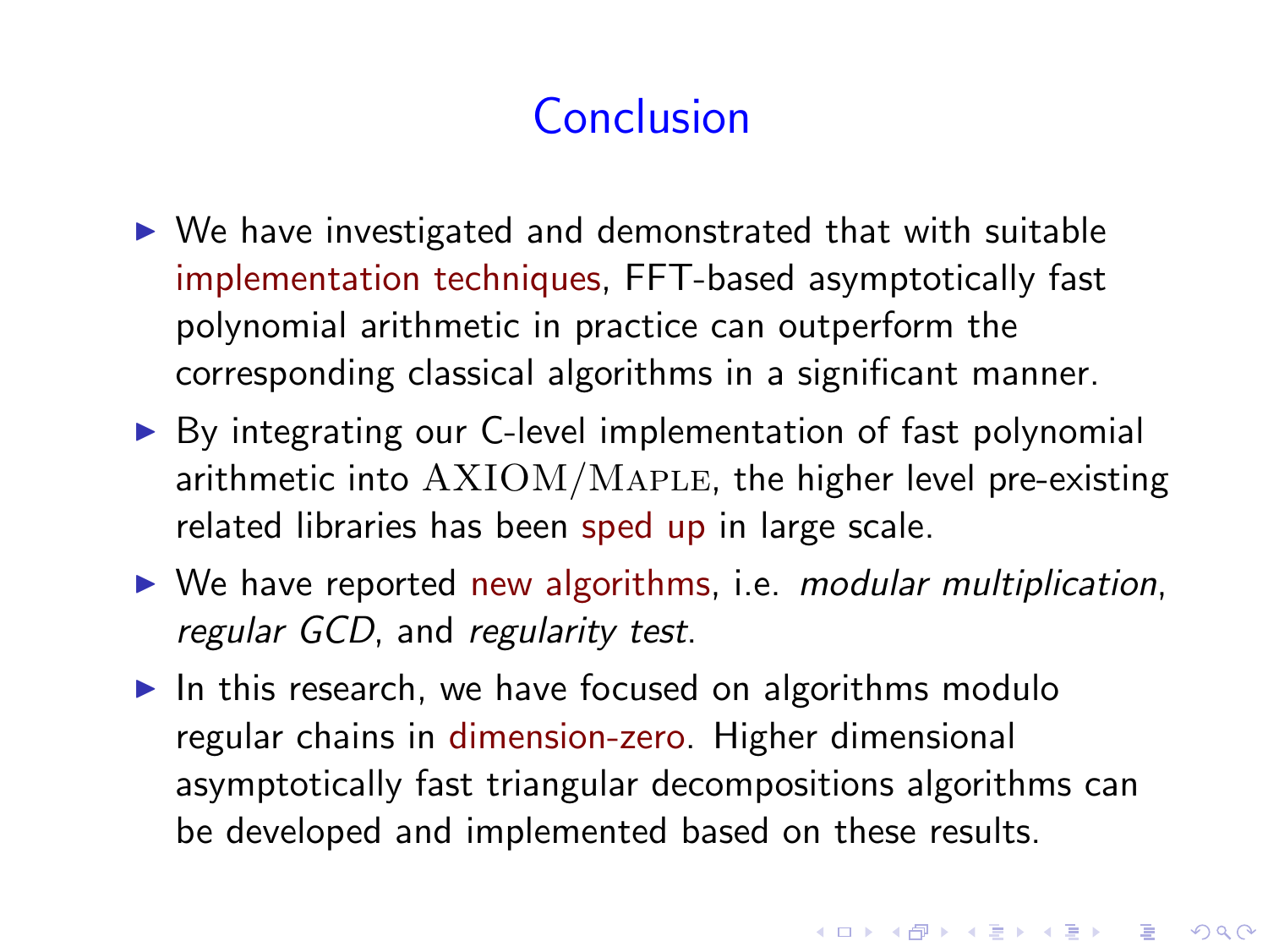## Reference

計 J. Grabmeier, E. Kaltofen, and V. Weispfenning, editors. Computer Algebra Handbook.

Springer, 2003.



K. Geddes, S. Czapor, and G. Labahn. Algorithms for Computer Algebra. Kluwer Academic Publishers, 1992.



M. Moreno Maza.

On triangular decompositions of algebraic varieties. Technical Report TR 4/99, NAG Ltd, Oxford, UK, 1999. Presented at the MEGA-2000 Conference, Bath, England.



#### R. T. Moenck.

#### Practical fast polynomial multiplication.

In SYMSAC '76: Proceedings of the third ACM symposium on Symbolic and algebraic computation, pages 136–148, New York, NY, USA, 1976. ACM Press.

**KORK ERKER ER AGA** 



D. H. Bailey, K. Lee, and H. D. Simon. Using Strassen's algorithm to accelerate the solution of linear systems. The Journal of Supercomputing, 4(4):357–371, 1990.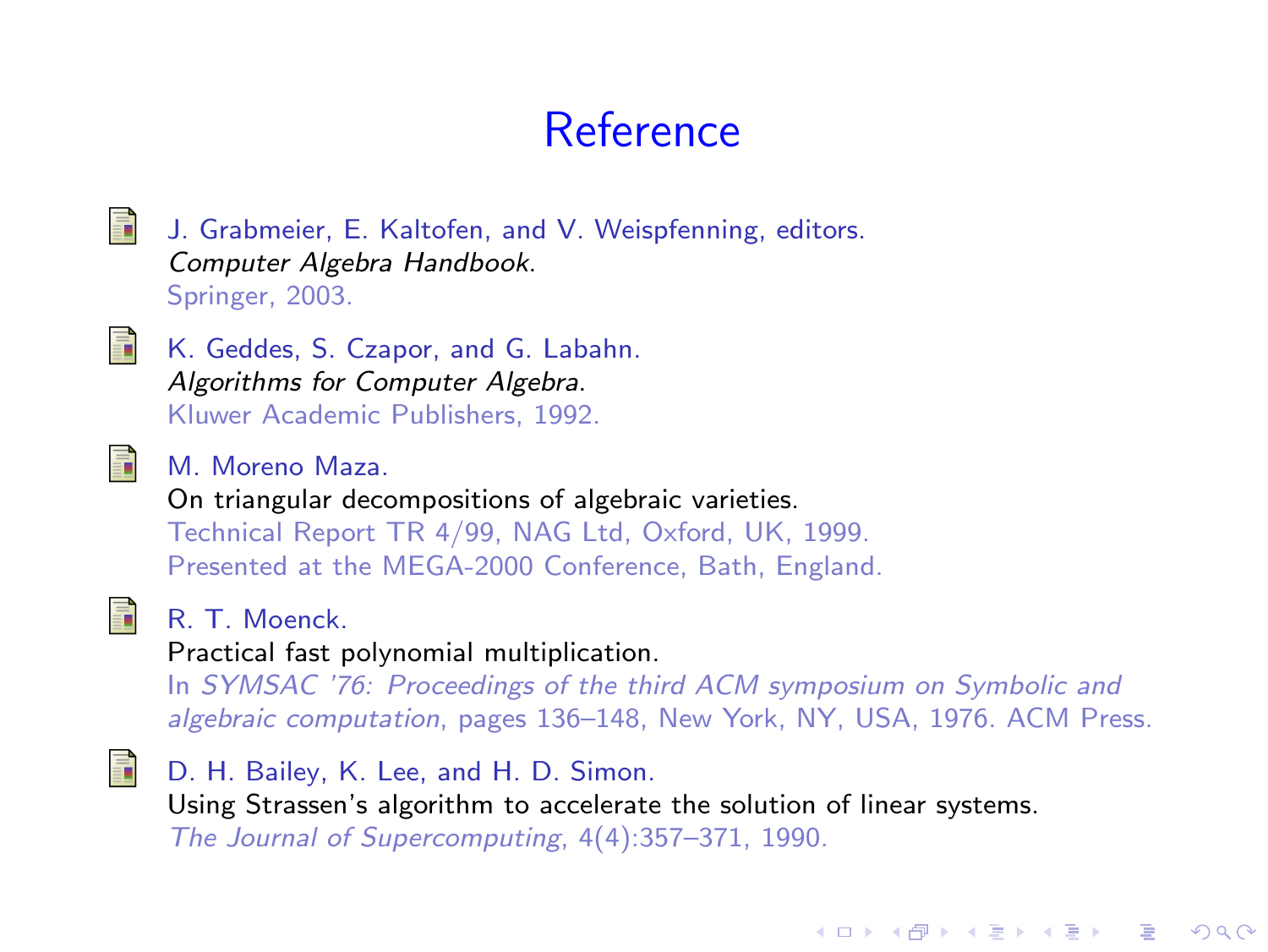#### F.

X. Li.

Efficient Management of Symbolic Computations with Polynomials. 2005. University of Western Ontario

氩

Magma: the computational algebra system for algebra, number theory and geometry.

http://magma.maths.usyd.edu.au/magma/.



NTL: the Number Theory Library. http://www.shoup.net/ntl.



M. Püschel, J. M. F. Moura, J. Johnson, D. Padua, M. Veloso, B. W. Singer, J. Xiong, F. Franchetti, A. Gačić, Y. Voronenko, K. Chen, R. W. Johnson, and N. Rizzolo. SPIRAL: Code generation for DSP transforms. Proc' IEEE, 93(2):232–275, 2005.



M. Frigo and S. G. Johnson. Fftw. http://www.fftw.org/.

量

F. Lemaire, M. Moreno Maza, and Y. Xie. The RegularChains library. In I. S. Kotsireas, editor, Maple Conference 2005, pages 355–368, 2005.

**KORK ERKER ER AGA**